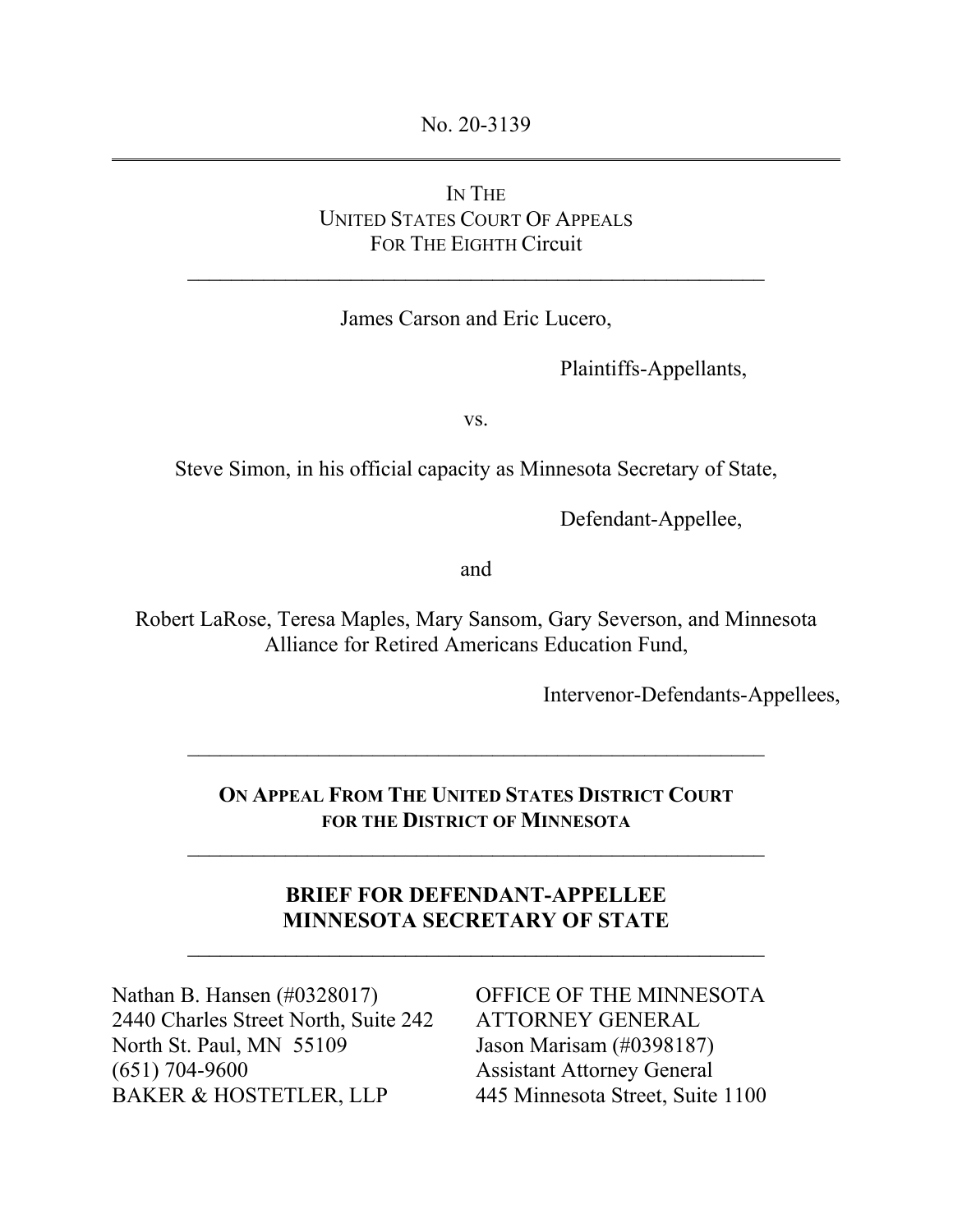Andrew M. Grossman David B. Rivkin Richard B. Raile Jenna M. Lorence Baker & Hostetler, LLP Washington Square, Suite 1100 1050 Connecticut Ave., N.W. Washington, D.C. 20036 (202) 861-1697

St. Paul, MN 55101-2128 (651) 757-1275

Attorney for Defendant-Appellees

Attorneys for Plaintiffs-Appellants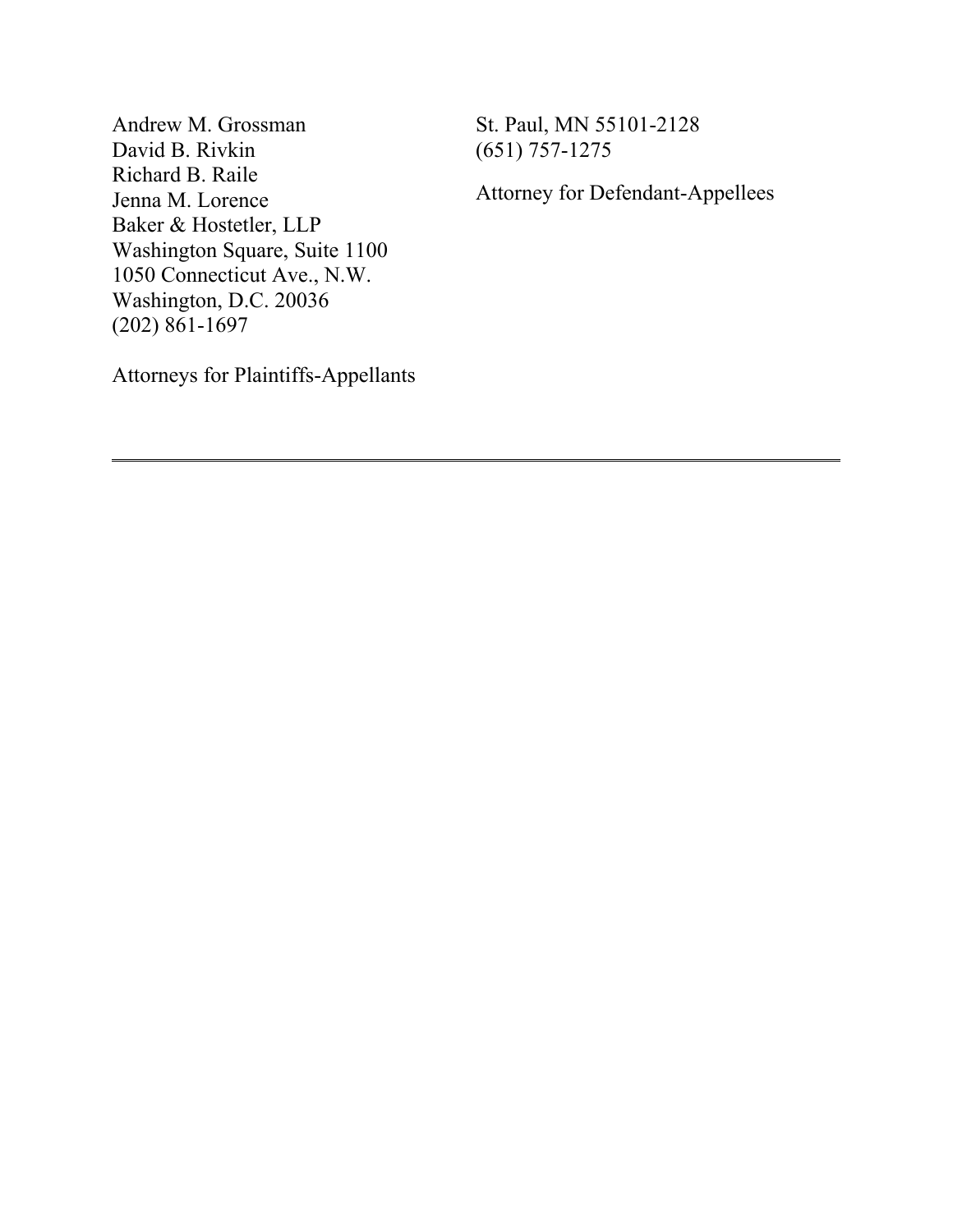#### **SUMMARY OF THE CASE**

Appellants are asking for an extraordinary injunction to change the existing rule on ballot timeliness for the presidential election in Minnesota, just days from election day. On August 3, a state court judge approved a consent decree establishing that, for the 2020 general election, absentee ballots are timely if they are postmarked by election day, instead of received by election day. The Republican Party of Minnesota and Republican National Committee appealed to the Minnesota Supreme Court, but quickly dropped their appeal. They, along with the campaign for President Trump (Donald J. Trump for President, Inc.), expressly waived their rights to challenge the consent decree in any judicial forum.

Voting in Minnesota began on September 18. As of October 23, nearly 1.2 million Minnesota voters have returned absentee ballots. More than 500,000 additional voters have requested absentee ballots that have not yet been returned and accepted. These ballots come with instructions explaining the postmark rule in place for this election. Nearly two months after entry of the consent decree, Appellants brought this lawsuit, claiming it is unconstitutional for Minnesota to apply the postmark rule in the consent decree to the presidential election. Mere days from election day, they seek an emergency injunction that would potentially disenfranchise thousands of voters relying on their ballot instructions. The district court denied an injunction because Appellants lack standing.

i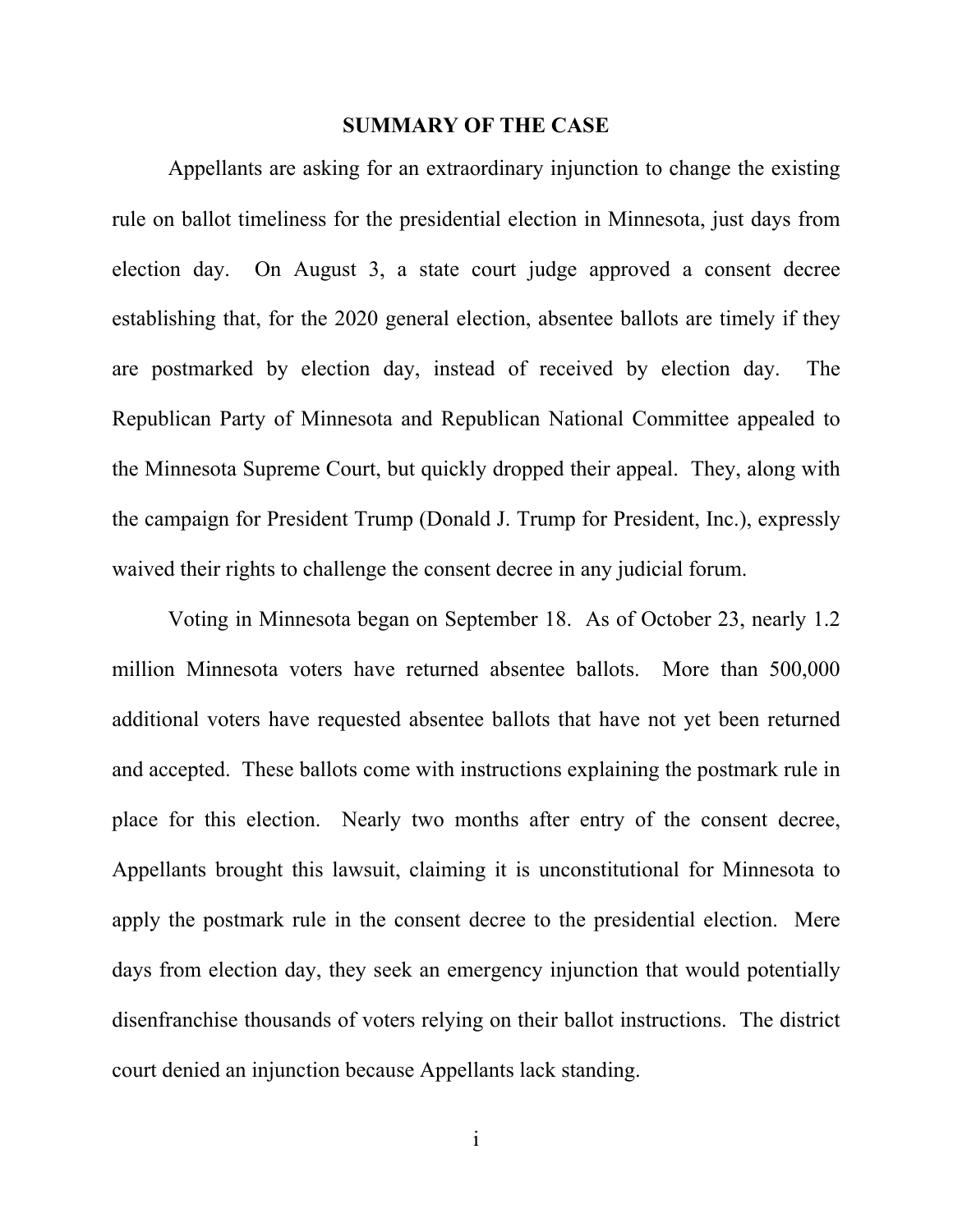# **TABLE OF CONTENTS**

| $\mathbf{I}$ . | MINNESOTA'S ABSENTEE VOTING SYSTEM AND CERTIFICATION OF |                                                                                                                     |  |  |
|----------------|---------------------------------------------------------|---------------------------------------------------------------------------------------------------------------------|--|--|
|                | A.                                                      |                                                                                                                     |  |  |
|                | <b>B.</b>                                               |                                                                                                                     |  |  |
|                | $\mathcal{C}$ .                                         | The Presidential Electors and the "Safe Harbor" Date. 3                                                             |  |  |
|                | D.                                                      |                                                                                                                     |  |  |
| II.            |                                                         |                                                                                                                     |  |  |
|                | $A_{\cdot}$                                             |                                                                                                                     |  |  |
|                | <b>B.</b>                                               |                                                                                                                     |  |  |
|                |                                                         |                                                                                                                     |  |  |
|                |                                                         |                                                                                                                     |  |  |
| I.             |                                                         |                                                                                                                     |  |  |
| II.            |                                                         |                                                                                                                     |  |  |
|                | A.                                                      |                                                                                                                     |  |  |
|                | B.                                                      | Appellants Lack Standing to Challenge the Consent Decree and<br>Status Quo in Minnesota under Common Cause of Rhode |  |  |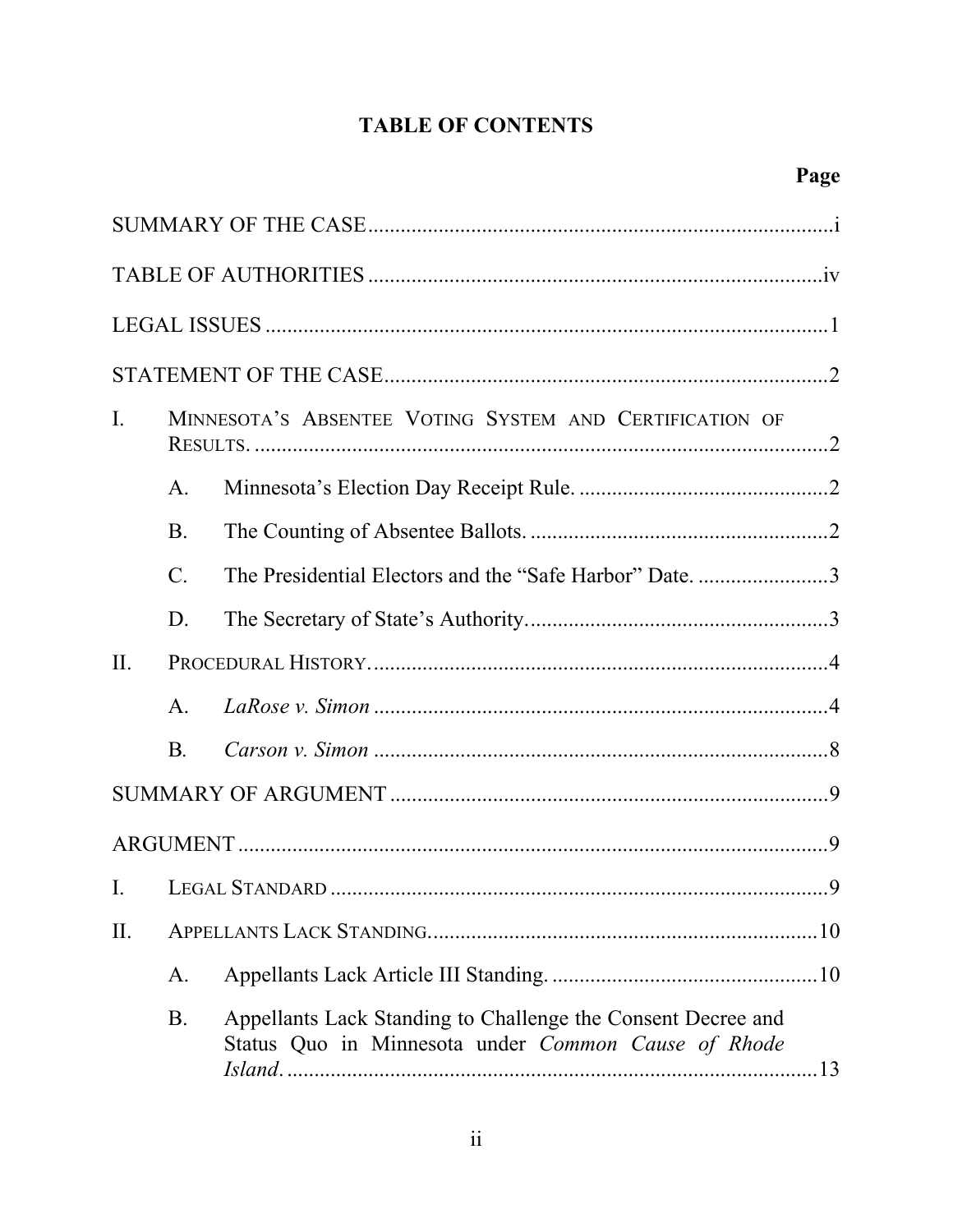|      | C.                                                                                                                         |                                                                                                                                   |  |
|------|----------------------------------------------------------------------------------------------------------------------------|-----------------------------------------------------------------------------------------------------------------------------------|--|
| III. |                                                                                                                            | APPELLANTS CANNOT GET THE RELIEF THEY SEEK UNDER THE                                                                              |  |
| IV.  |                                                                                                                            |                                                                                                                                   |  |
| V.   |                                                                                                                            |                                                                                                                                   |  |
|      | A.                                                                                                                         | Nothing in Article II Prevents a State from Finding that Its                                                                      |  |
|      | <b>B.</b>                                                                                                                  | Even If Article II Requires a Legislative Enactment Authorizing<br>Changes to Election Procedures, Minnesota Has Such a Statute25 |  |
| VI.  | APPELLANTS' STATUTORY CLAIM FAILS ON THE MERITS BECAUSE THE<br>CONSENT DECREE DOES NOT CHANGE THE DATE OF THE ELECTION. 25 |                                                                                                                                   |  |
| VII. |                                                                                                                            | THE BALANCE OF HARMS AND PUBLIC INTEREST WEIGH HEAVILY                                                                            |  |
|      |                                                                                                                            |                                                                                                                                   |  |
|      |                                                                                                                            |                                                                                                                                   |  |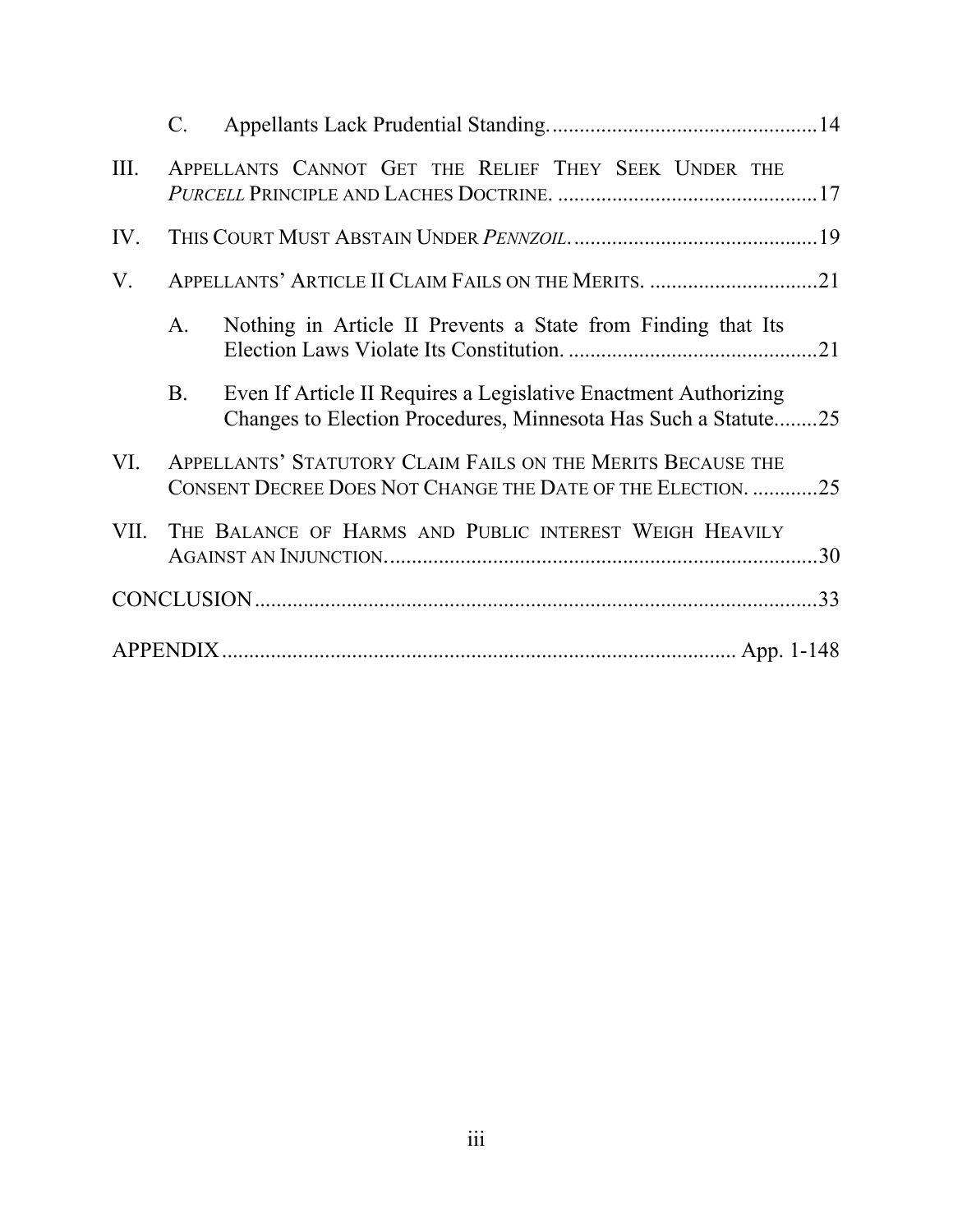# **TABLE OF AUTHORITIES**

# **FEDERAL CASES**

| Arizona State Legislature v. Arizona Indep. Redistricting Comm'n |
|------------------------------------------------------------------|
| Ben Oehrleins & Sons & Daughter, Inc. v. Hennepin Cnty.          |
| Cedar Rapids Cellular Tel., L.P. v. Miller                       |
| Common Cause of Rhode Island v. Gorbea, 20-cv-318                |
| Common Cause Rhode Island v. Gorbea                              |
| Corman v. Torres                                                 |
| Florida v. Powell                                                |
| Gallagher v. New York State Bd. of Elections                     |
| Kowalski v. Tesmer                                               |
| Lance v. Coffman                                                 |
| Lujan v. Defenders of Wildlife                                   |
| Mgmt. Registry, Inc. v. A.W. Companies, Inc.                     |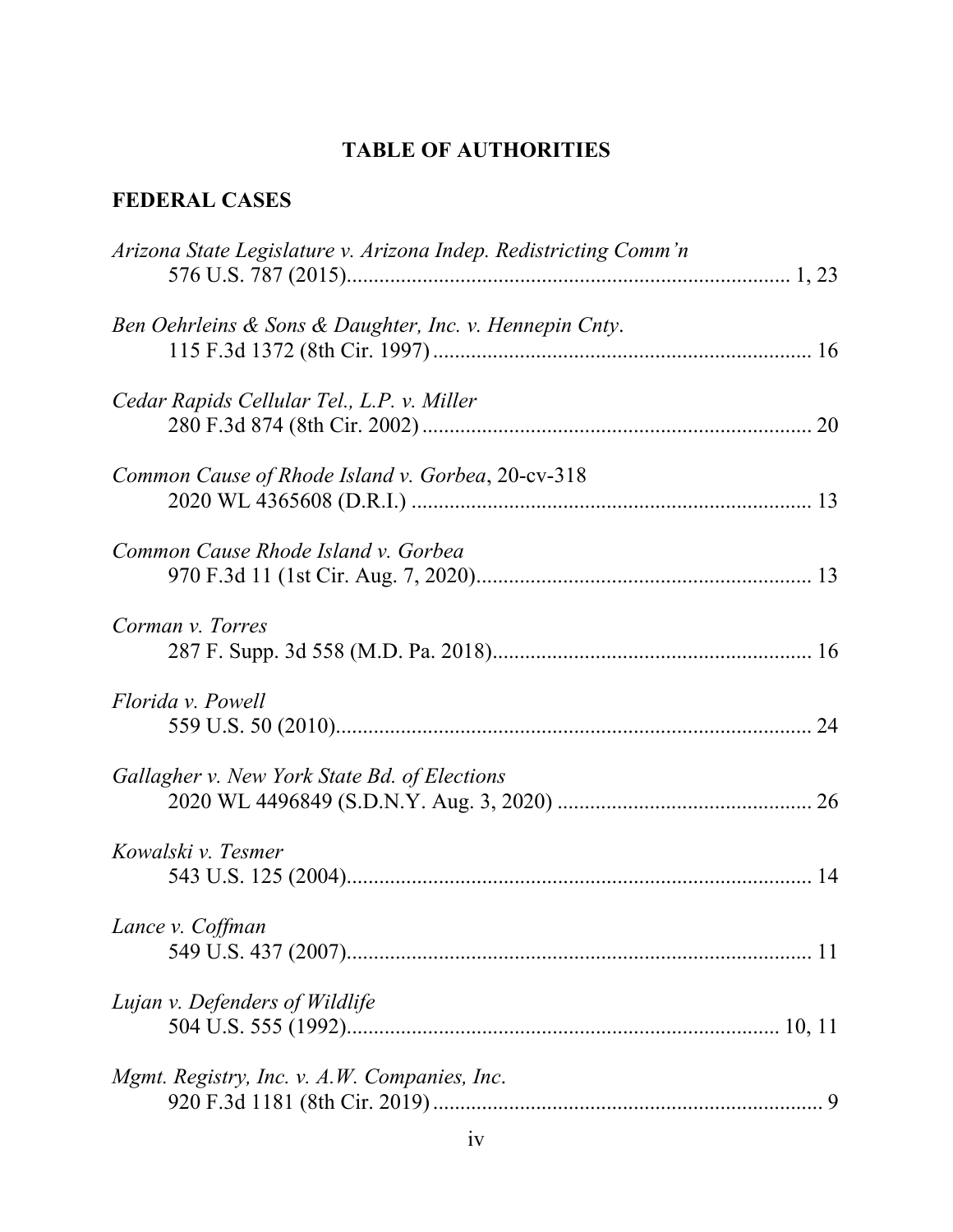| Minnesota v. Nat'l Tea Co.                                                              |    |
|-----------------------------------------------------------------------------------------|----|
| Mullaney v. Wilbur                                                                      |    |
| Murdock v. City of Memphis                                                              |    |
| Oti Kaga, Inc. v. S.D. Hous. Dev. Auth.                                                 |    |
| Pennzoil Co. v. Texaco, Inc.                                                            |    |
| Purcell v. Gonzalez                                                                     |    |
| Republican National Committee v. Common Cause of Rhode Island, Sup. Ct.<br>Docket 20A28 |    |
| Republican Party of Pennsylvania v. Boockvar, Sup. Ct. Docket 20A54                     |    |
| Scarnati v. Boockvar, Sup. Ct. Docket 20A53                                             |    |
| <b>Short v. Brown</b>                                                                   |    |
| <i>Smiley v. Holm</i>                                                                   | 22 |
| Spargo v. N.Y. State Comm'n on Judicial Conduct                                         | 20 |
| Va. House of Delegates v. Bethune-Hill                                                  |    |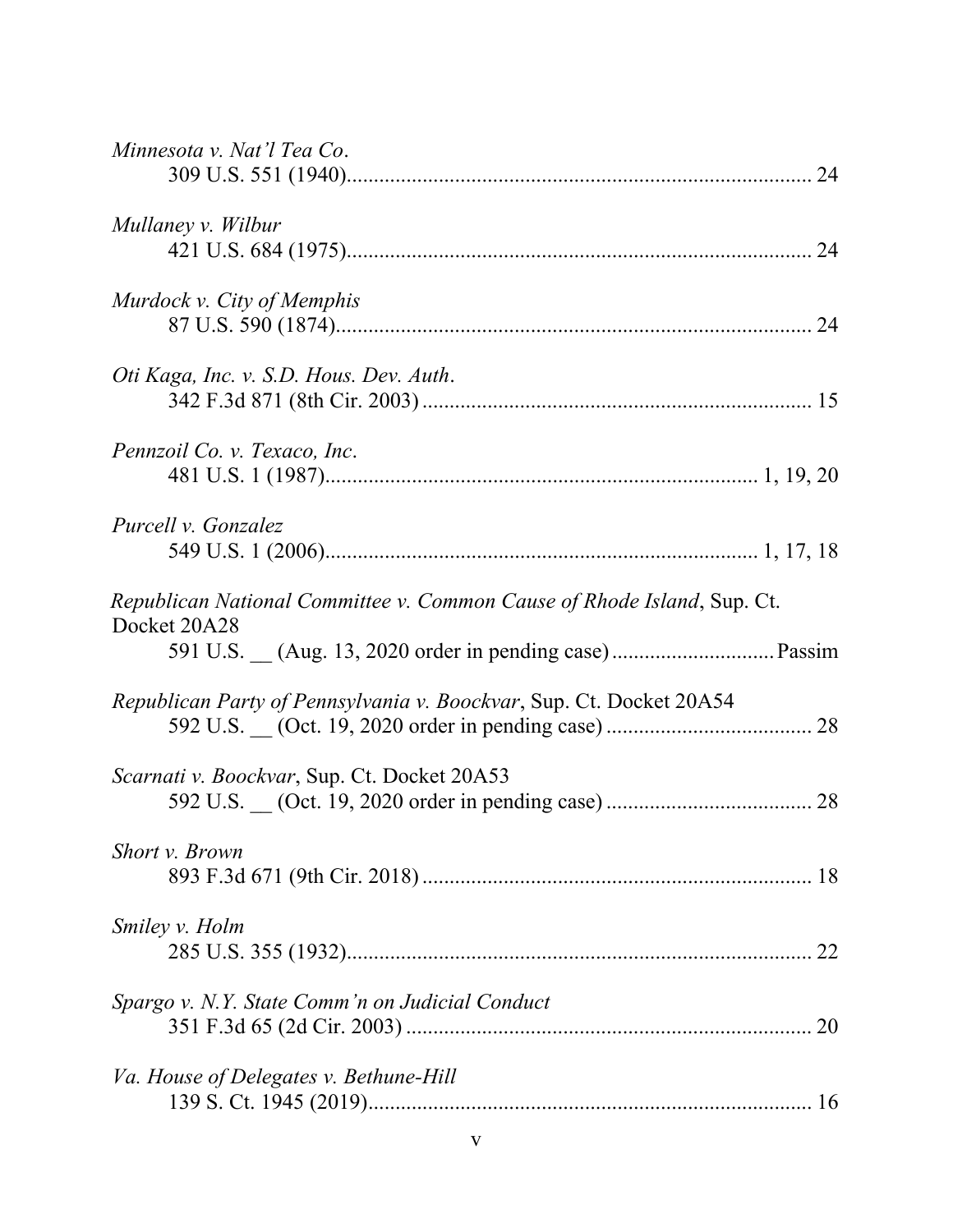| Valley Forge Christian College v. Americans United for Separation of Church and |
|---------------------------------------------------------------------------------|
| <i>State</i>                                                                    |
| <b>STATE CASES</b>                                                              |
| Carlson v. Simon                                                                |
| Clark v. Pawlenty                                                               |
| Clark v. Reddick                                                                |
| Hentschel v. Smith                                                              |
| Hippert v. Ritchie                                                              |
| Marsh v. Holm                                                                   |
| Monaghen v. Simon                                                               |
| Pennsylvania Democratic Party v. Boockvar                                       |
| Peterson v. Stafford                                                            |
| <b>FEDERAL STATUTES</b>                                                         |
|                                                                                 |
|                                                                                 |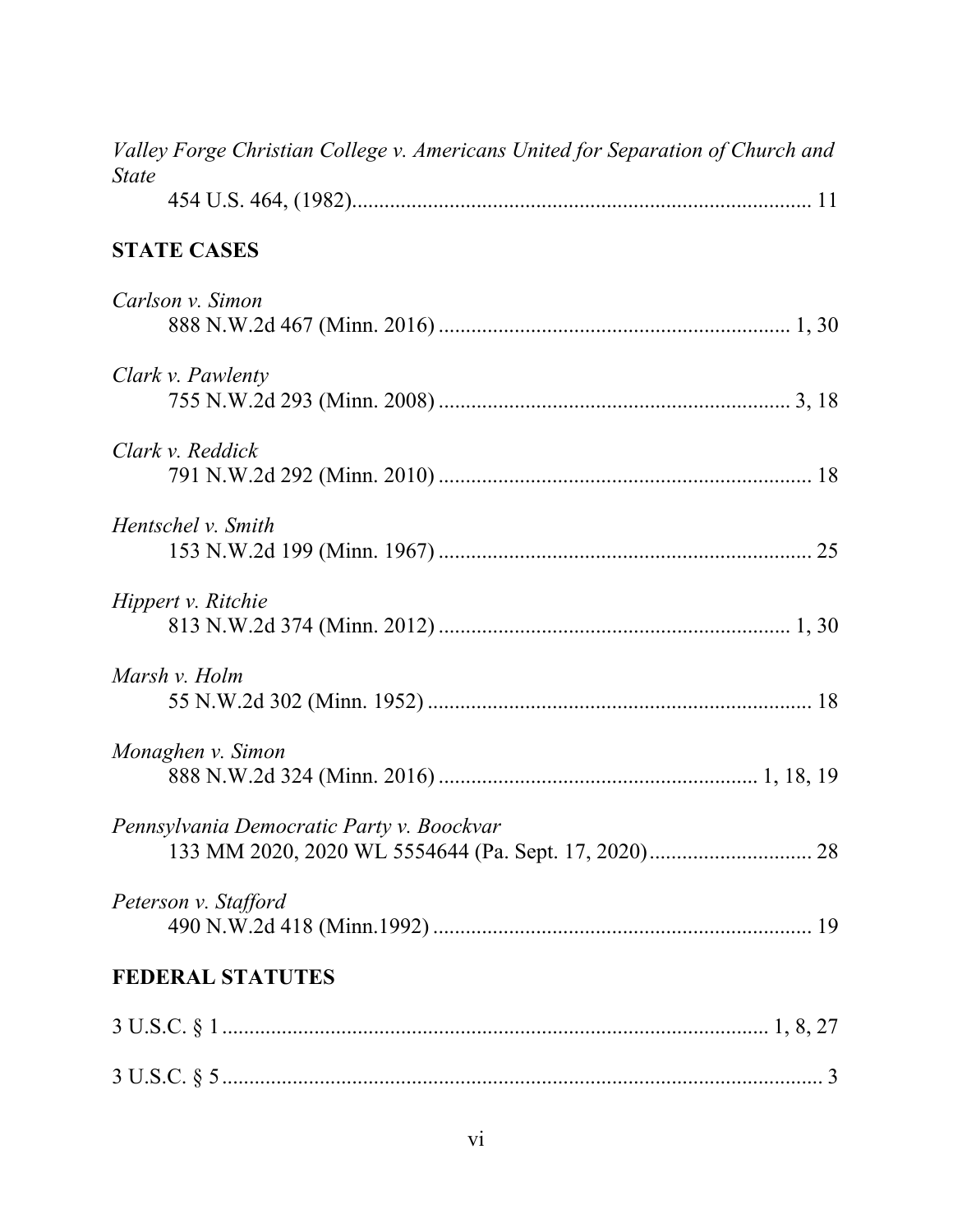# **STATE STATUTES**

| <b>STATE REGULATIONS</b> |  |
|--------------------------|--|
|                          |  |

# **OTHER AUTHORITIES**

| The Untimely Death of Bush v. Gore |  |
|------------------------------------|--|
|                                    |  |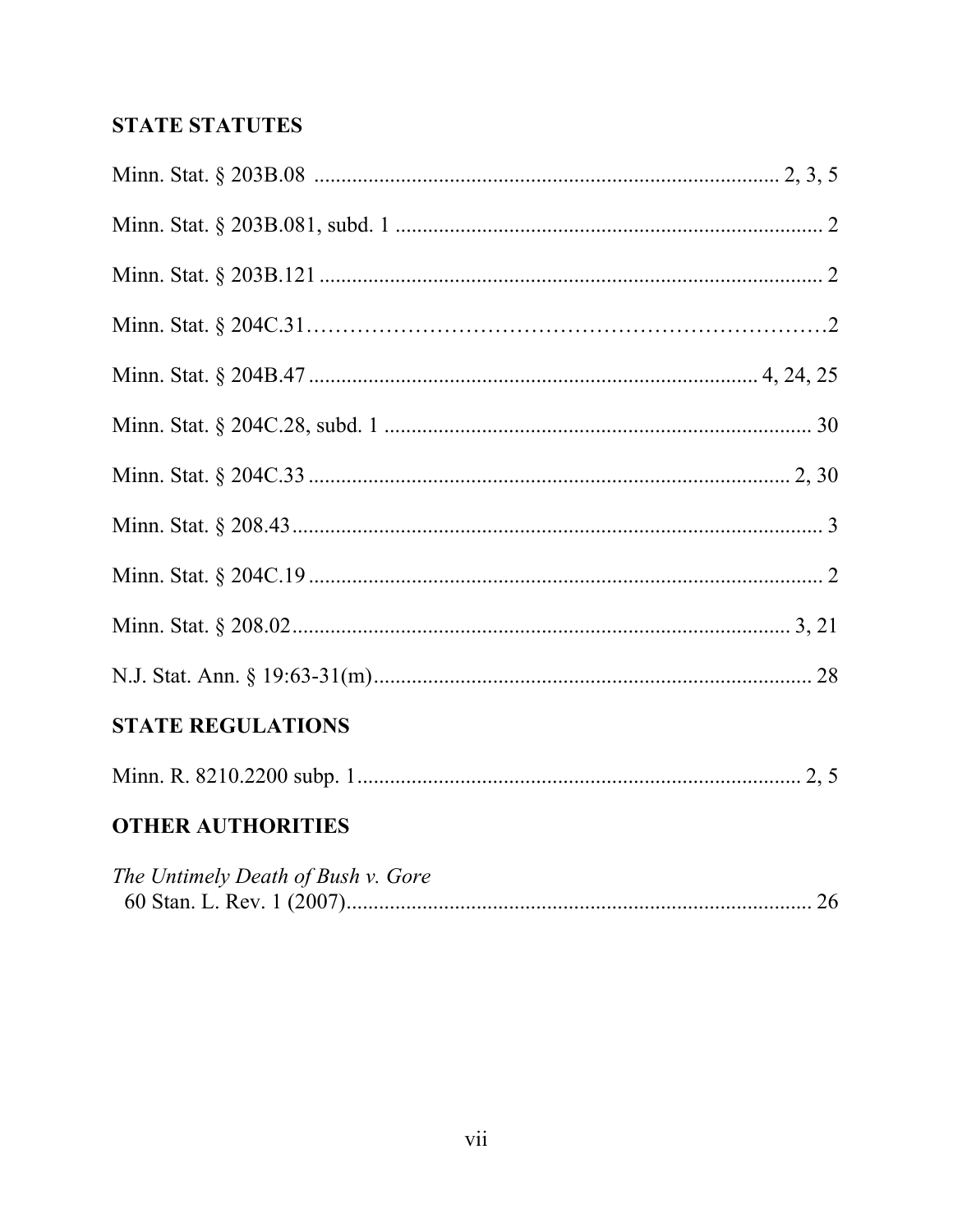## **LEGAL ISSUES**

1. Whether Appellants lack Article III and prudential standing to bring their Electors Clause and federal statutory claims?

*Republican National Committee v. Common Cause of Rhode Island*, Sup. Ct. Docket 20A28, 591 U.S. (Aug. 13, 2020 order in pending case)

2. Whether Appellants can obtain an injunction to change Minnesota's rule on ballot timeliness days before the election, despite the *Purcell* principle and equitable doctrine of laches?

*Purcell v. Gonzalez*, 549 U.S. 1 (2006) *Monaghen v. Simon*, 888 N.W.2d 324 (Minn. 2016)

3. Whether this Court should abstain from considering this collateral attack on a state court judgment under *Pennzoil*?

*Pennzoil Co. v. Texaco, Inc*., 481 U.S. 1 (1987)

4. Whether Appellants' Article II Electors Clause claim and statutory claim are likely to succeed on the merits?

*Arizona State Legislature v. Arizona Indep. Redistricting Comm'n*, 576 U.S. 787 (2015) Federalist No. 68 3 U.S.C. § 1

5. Whether the balance of harms weighs against an injunction, when Minnesota has stated its interest in orderly elections and minimizing voter confusion?

*Carlson v. Simon*, 888 N.W.2d 467 (Minn. 2016) *Hippert v. Ritchie*, 813 N.W.2d 374 (Minn. 2012)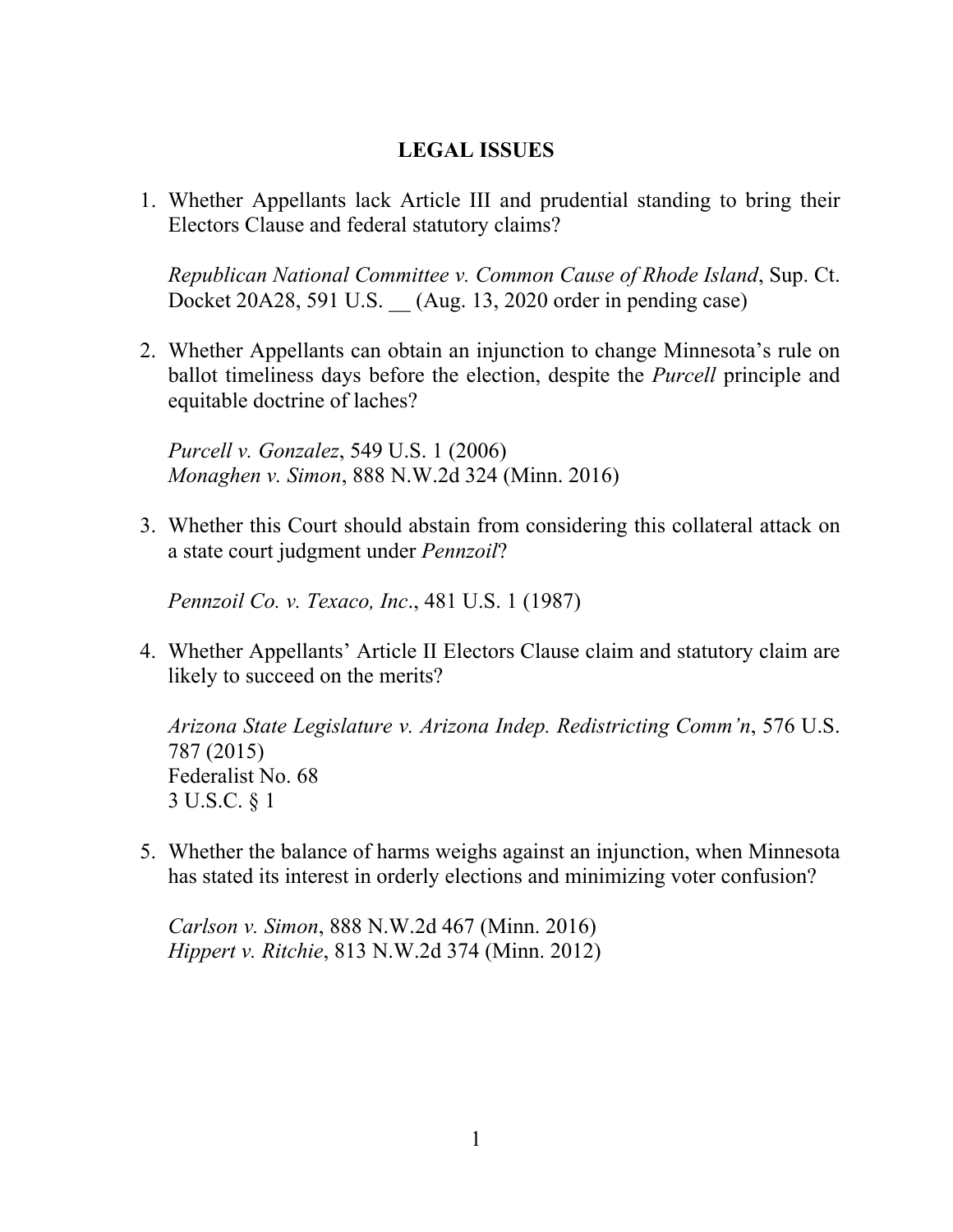#### **STATEMENT OF THE CASE**

## **I. MINNESOTA'S ABSENTEE VOTING SYSTEM AND CERTIFICATION OF RESULTS.**

#### **A. Minnesota's Election Day Receipt Rule.**

Early and absentee voting begins 46 days before election day in Minnesota, which was September 18, 2020, for the November 3 general election. Minn. Stat. § 203B.081, subd. 1. While a voter may apply for an absentee ballot up to one day before the election, Minnesota law states that absentee ballots must be received either by 3:00 p.m. (if hand-delivered) or 8:00 p.m. (if delivered by mail) on election day. Minn. Stat. § 203B.08 subd. 3; Minn. R. 8210.2200 subp. 1 (the "election day receipt rule"). Ballots received after these times are marked late and not counted.

### **B. The Counting of Absentee Ballots.**

County ballot boards determine whether absentee ballots have been properly cast. Minn. Stat. § 203B.121. After the polls close on election day, the boards tally the accepted ballots, which are added to the in-person votes. *Id.*, subd. 5. The totals are reported to a county canvassing board. Minn. Stat. §§ 204C.19, 204C.31, subd. 3. The county canvassing boards meet to certify county results between three and ten days after the election. Minn. Stat. § 204C.33, subd. 1. The county boards transmit their certified results to the Secretary of State. *Id*. On the third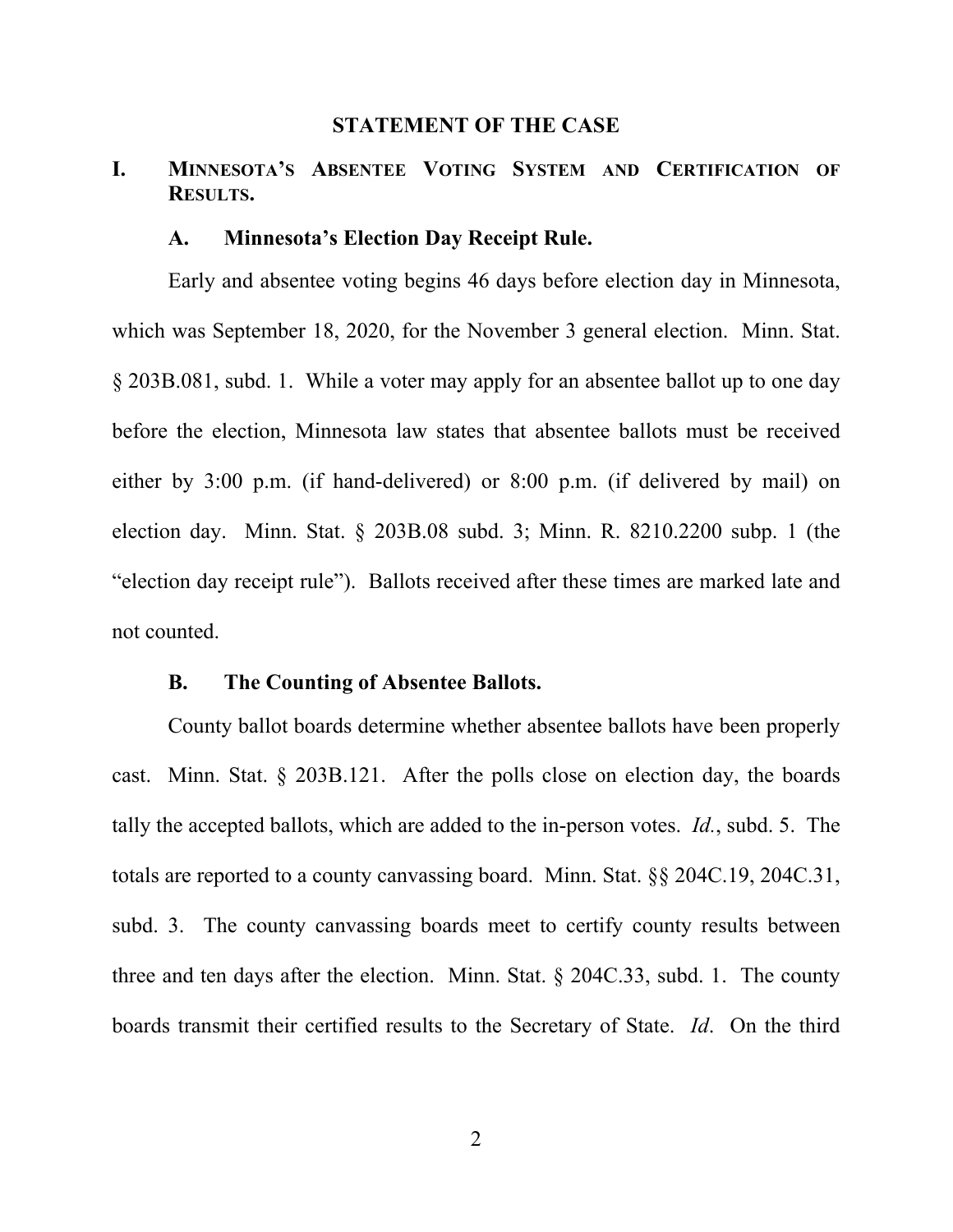Tuesday following election day, the State Canvassing Board meets to certify the official statewide results and declare the winners. *Id.*, subd. 3.

#### **C. The Presidential Electors and the "Safe Harbor" Date.**

In a presidential election, the official statewide results determine the state's electors for the Electoral College. Minn. Stat. §§ 208.02-.05. The electors chosen by the party that receives the most votes must cast their electoral votes for their party's presidential nominee. Minn. Stat. § 208.43. Congress generally must accept the votes of a state's electors, if they are certified at least six days before the meeting of the Electoral College, often called the "safe harbor" date. 3 U.S.C. § 5. This year, the safe harbor date is December 8.

#### **D. The Secretary of State's Authority.**

The Secretary of State is a constitutional officer and Minnesota's chief elections officer. Minn. Const. art. VII, § 8; *Clark v. Pawlenty*, 755 N.W.2d 293, 299 (Minn. 2008). He has the authority to prescribe rules for the receipt of absentee ballots, in addition to those set by the legislature. Minn. Stat. § 203B.08, subd. 4. When provisions of Minnesota's election laws cannot be implemented "as a result of an order of a state or federal court," the Minnesota legislature has directed that the Secretary "shall adopt alternative election procedures to permit the administration of any election affected by the order. The procedures may include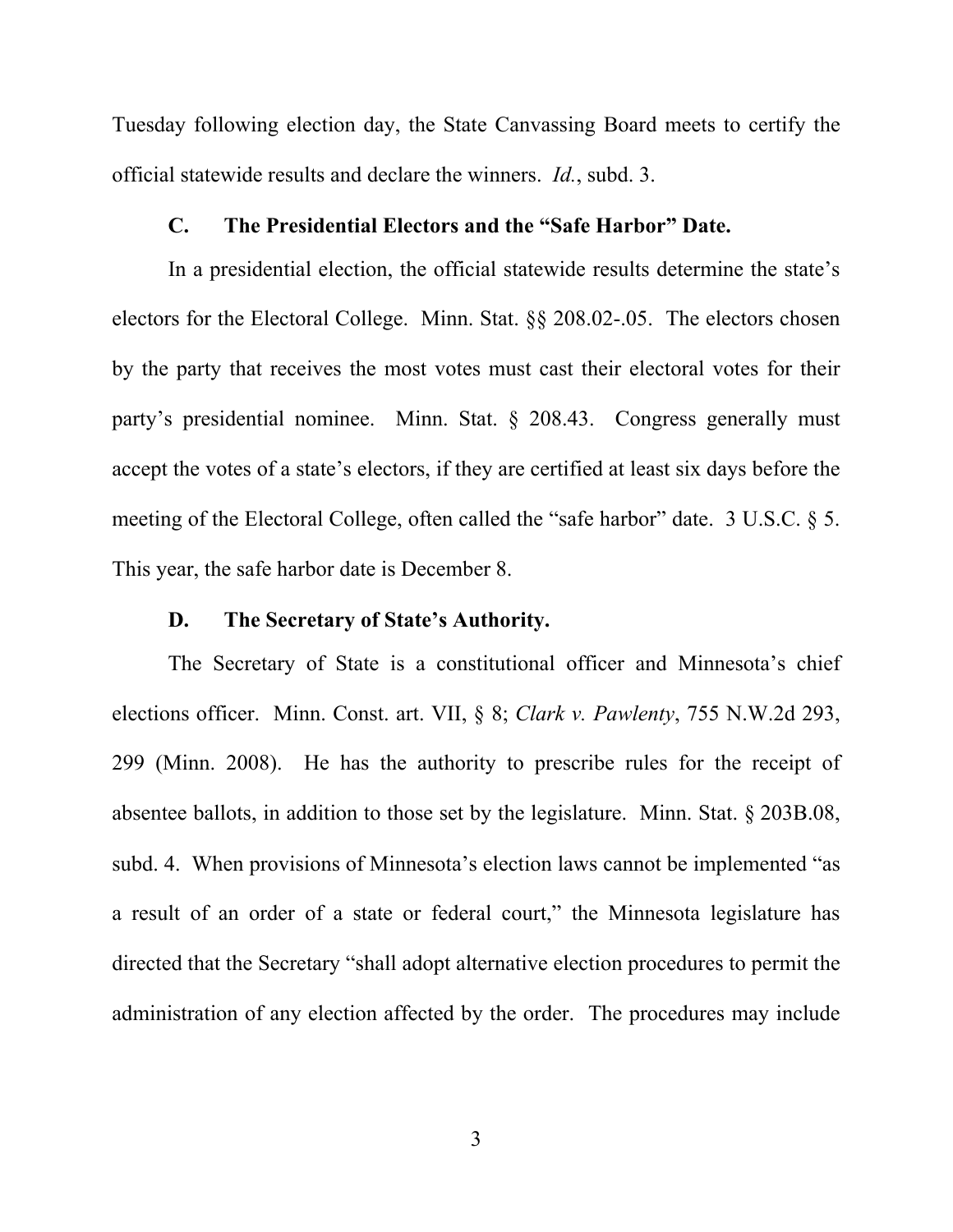the voting and handling of ballots cast after 8:00 p.m. as a result of a state or federal court order." Minn. Stat. § 204B.47.

#### **II. PROCEDURAL HISTORY.**

#### **A.** *LaRose v. Simon*

On May 13, 2020, a group of plaintiffs filed suit against Secretary Simon in state court. They sought to enjoin enforcement of two Minnesota election laws: Minnesota's election day receipt rule and the requirement that a witness certify an absentee ballot. *LaRose v. Simon*, No. 62-CV-20-3149, Minn. 2d Judicial Cir., County of Ramsey. The plaintiffs challenged these laws generally and as applied during the Covid-19 pandemic.

After arms-length negotiations, the plaintiffs and the Secretary entered into a consent decree for the August 11 primary. App. 58-71. It provided that the witness requirement is unenforceable and, most relevantly, established a postmark rule, under which ballots are timely if postmarked by election day. *Id.* Judge Grewing signed the consent decree on June 17. *Id.* Local election officials implemented the required changes, and the primary election was held with no significant problems, despite record-level turnout. *See* Tim Harlow, *More than 100,000 voters cast ballots in primary in Minneapolis*, Star Trib. (Aug. 12, 2020).

After plaintiffs filed for an injunction as to the November 3 general election, the parties again negotiated a consent decree, which they filed on July 17. App.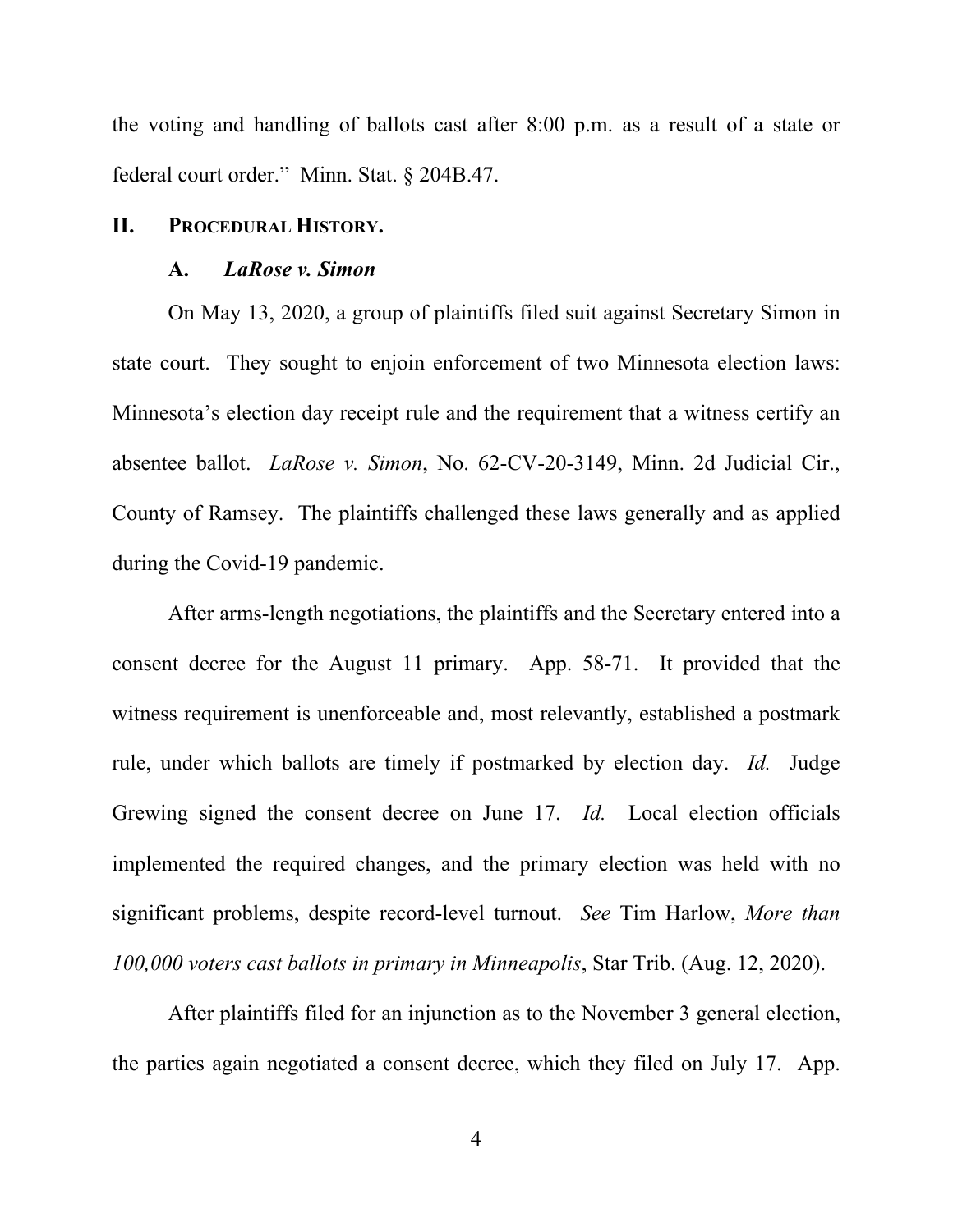73-88. Similar to the primary election, this consent decree provides that the witness requirement is suspended for the general election and that ballots postmarked by election day, and received within seven days, are timely.

As to the election day receipt rule, the consent decree establishes:

For the November General Election Defendant shall not enforce the Election Day Receipt Deadline for mail-in ballots, as set out in Minn. Stat. §§ 203B.08 subd. 3, 204B.45, and 204B.46 and Minn. R. 8210.2200 subp. 1, and 8210.3000, that ballots be received by 8:00 p.m. on Election Day if delivered by mail. Instead, the deadline set forth in paragraph VI.D below shall govern.

. . .

Defendant shall issue guidance instructing all relevant local election officials to count all mail-in ballots in the November General Election that are otherwise validly cast and postmarked on or before Election Day but received by 8 p.m. within 5 business days of Election Day (i.e., seven calendar days, or one week). For the purposes of this Stipulation and Partial Consent Decree, postmark shall refer to any type of imprint applied by the United States Postal Service to indicate the location and date the Postal Service accepts custody of a piece of mail, including bar codes, circular stamps, or other tracking marks. Where a ballot does not bear a postmark date, the election official reviewing the ballot should presume that it was mailed on or before Election Day unless the preponderance of the evidence demonstrates it was mailed after Election Day.

App. 81-82.

The consent decree contains undisputed stipulated facts justifying these changes. *Id.* at 75-76 (a surge in absentee voting due to the pandemic "threaten[s] to slow down the process of mailing and returning absentee ballots" and "[m]ail deliveries could be delayed by a day or more" due to Covid-19).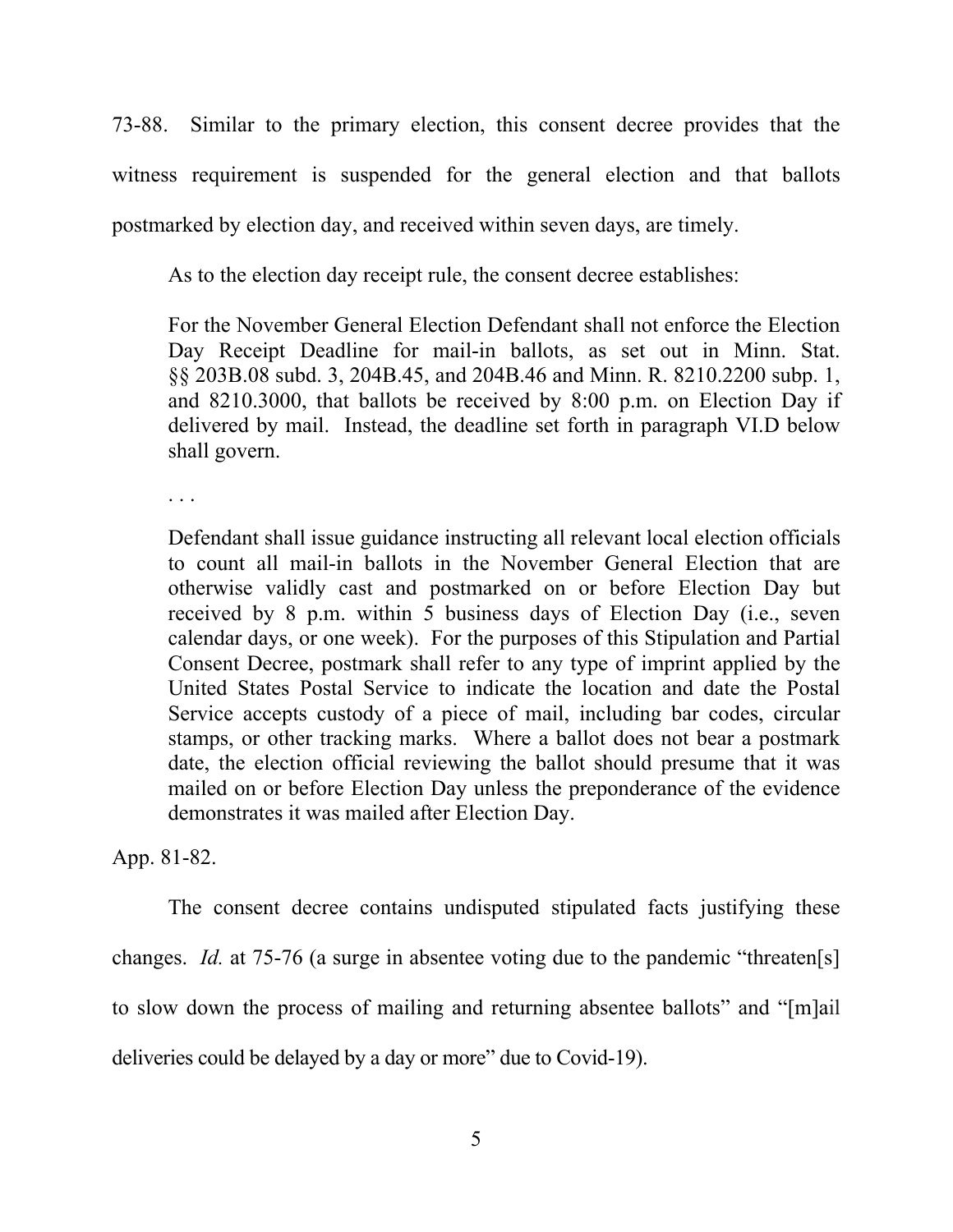The district court heard argument on the consent decree on July 31. By that time, the Republican Party of Minnesota, the Republican National Committee, and the National Republican Congressional Committee had moved to intervene, and the court allowed them to participate in the arguments. On August 3, the court signed the consent decree and entered an accompanying order explaining the decision and why plaintiffs were likely to succeed on the merits. App. 90-114. The court found that the requirements of the Minnesota Constitution will be carried out by the implementation of the decree. App. 78.

On August 10, the intervening parties appealed directly to the Minnesota Supreme Court, which granted their petition for accelerated review. *LaRose v. Simon*, A20-1040, Minn. Sup. Ct. (Aug. 12, 2020 PFR Grant). On August 13, the U.S. Supreme Court issued an order rejecting a challenge to a similar consent decree in Rhode Island. *Republican National Committee v. Common Cause of Rhode Island*, Sup. Ct. Docket 20A28, 591 U.S. \_\_ (Aug. 13, 2020 order in pending case); App. 125. The Republican Party of Minnesota, the Republican National Committee, and the National Republican Congressional Committee responded by voluntarily dismissing their appeal of the Minnesota consent decree and waiving their rights to challenge it in any other forum. App. 116-121. This waiver of rights also applies to Donald J. Trump for President, the Trump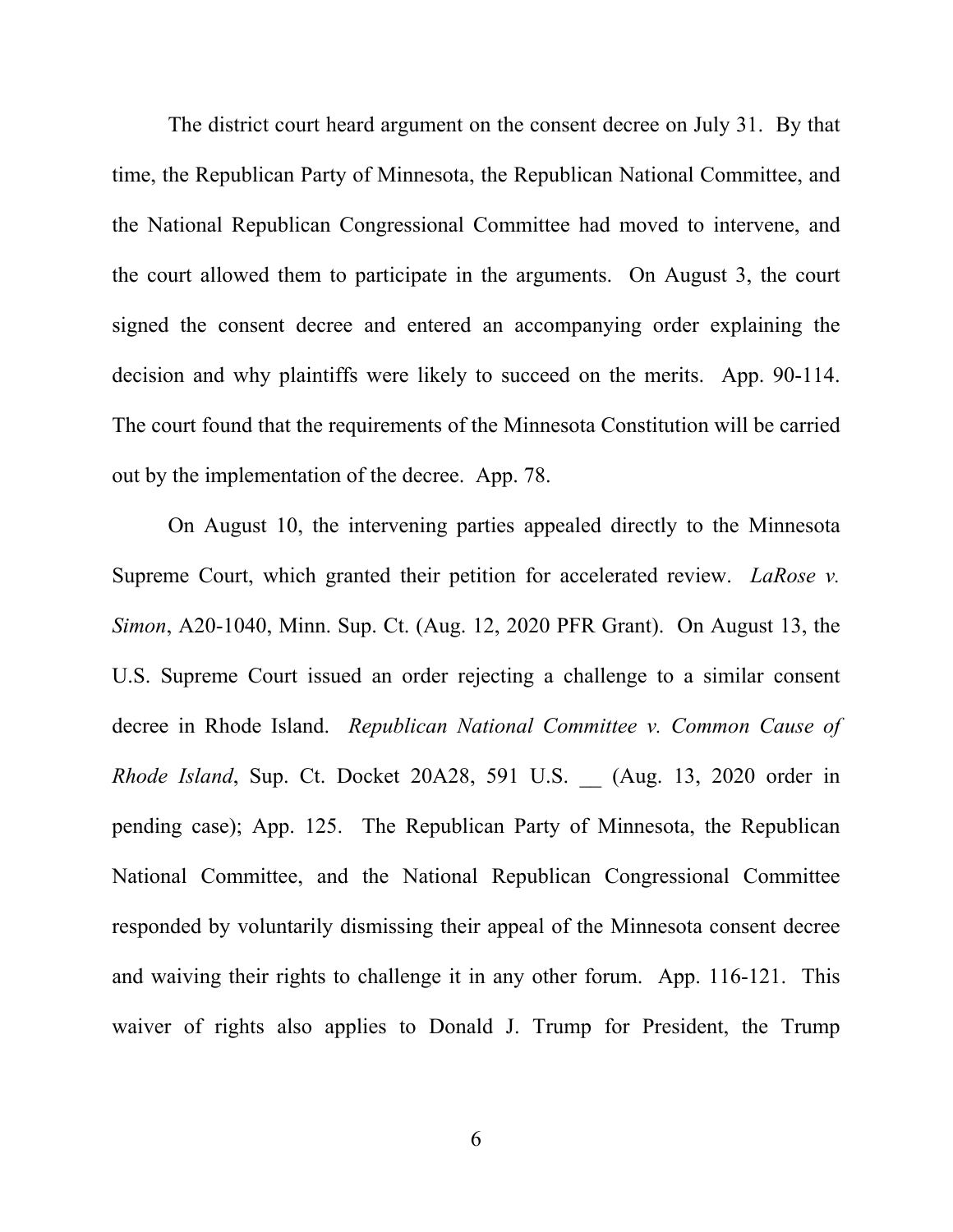campaign, which was party to a consolidated case at the Minnesota Supreme Court and joined in waiving its rights to challenge the consent decree. *Id.* 

The Minnesota Supreme Court dismissed the appeal, on August 18, based on this stipulation of dismissal. App. 122-123*.*

On August 28, the Secretary of State's Office, pursuant to the consent decree, sent absentee ballot instructions to local election officials. In large letters, these instructions inform voters: "Your returned ballot must be postmarked **on or before** Election day (November 3, 2020) & received by your Absentee Voting Office within 7 days of the election . . . to be counted." App. 126, 139-140. Voters began receiving ballots with these instructions on September 18, when absentee and early voting began in Minnesota. App. 126, ¶ 3. The Secretary's Office also posted information about the postmark rule on its website.<sup>1</sup>

As of Friday, October 23, over 1.7 million mail or absentee ballots have been requested.<sup>2</sup> Almost 1.2 million ballots have been returned and accepted. However, more than 500,000 absentee ballots have been requested but not yet

-

<sup>1</sup> *See* Office of the Minnesota Secretary of State, Vote Early by Mail, https://www.sos.state.mn.us/elections-voting/other-ways-to-vote/vote-early-bymail/.

<sup>2</sup> *See* Office of the Minnesota Secretary of State, Absentee Data, https://www.sos.state.mn.us/election-administration-campaigns/datamaps/absentee-data/.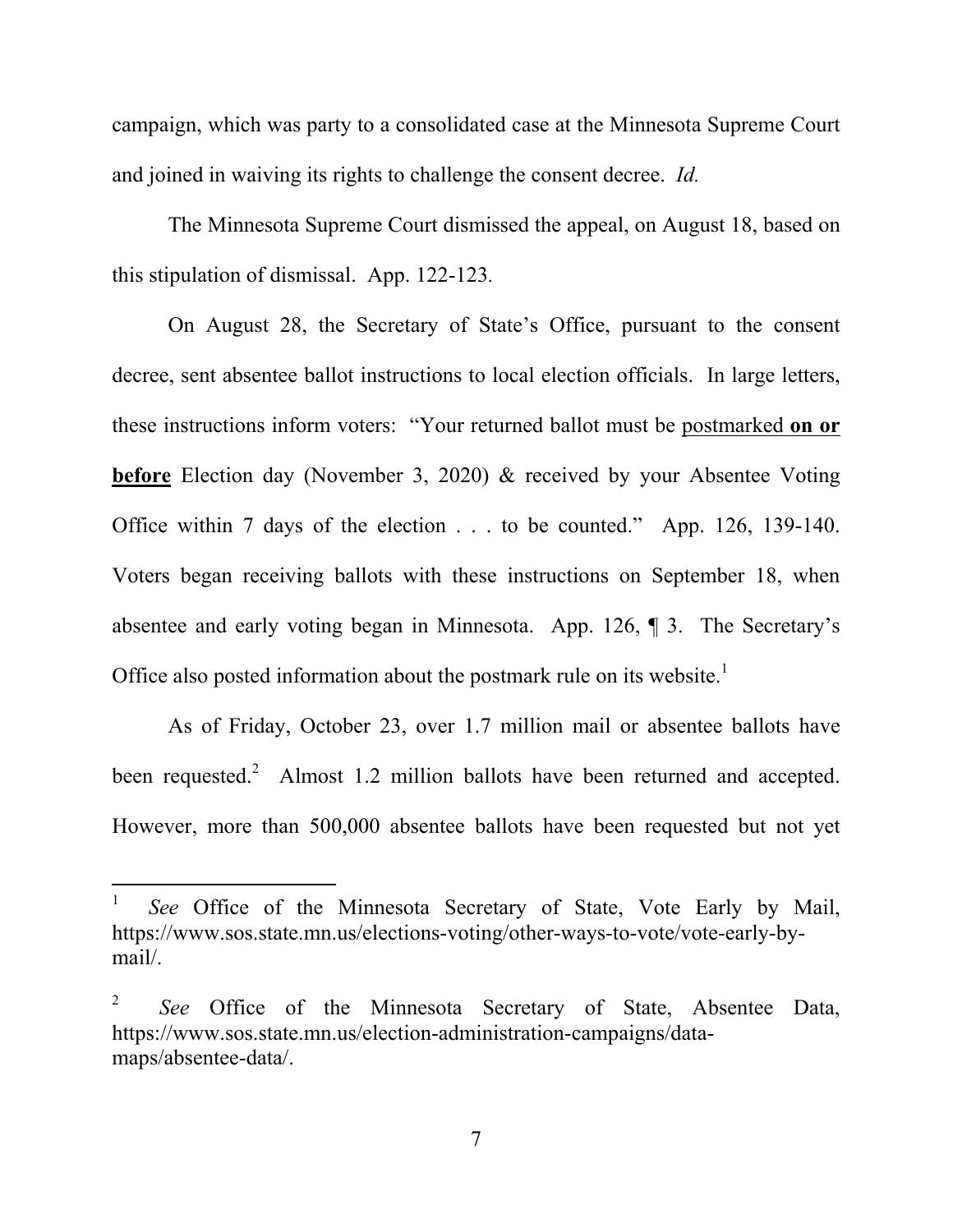returned and accepted.<sup>3</sup> To put these numbers in perspective, in the 2016 general election in Minnesota, the total number of ballots cast – including all those cast absentee or by mail, early, and in-person on election day – was about 2.9 million.<sup>4</sup>

### **B.** *Carson v. Simon*

Nearly two months after state court approval of the consent decree, Appellants brought this challenge to the consent decree. They claim it violates the Electors Clause of Article II and 3 U.S.C. §1 for the state court to approve and order a postmark rule for a presidential election. They do not challenge the consent decree as it is applied to state elections on this year's ballot or to federal congressional and senate elections.

On September 24, Appellants moved for a preliminary injunction. On October 12, after full briefing and a hearing, the district court judge issued a 38 page order denying the motion because Appellants lack standing. That same day, Appellants appealed and filed a motion for an injunction pending appeal with the district court. On October 15, Appellants filed an emergency motion for an injunction pending appeal with this Court. On October 16, the district court issued

 $\overline{a}$ 

<sup>3</sup> *Id.*

<sup>4</sup> *See* Office of Minnesota Secretary of State, 2016 Election Statistics, https://www.sos.state.mn.us/elections-voting/election-results/2016/2016-generalelection-results/2016-election-statistics/.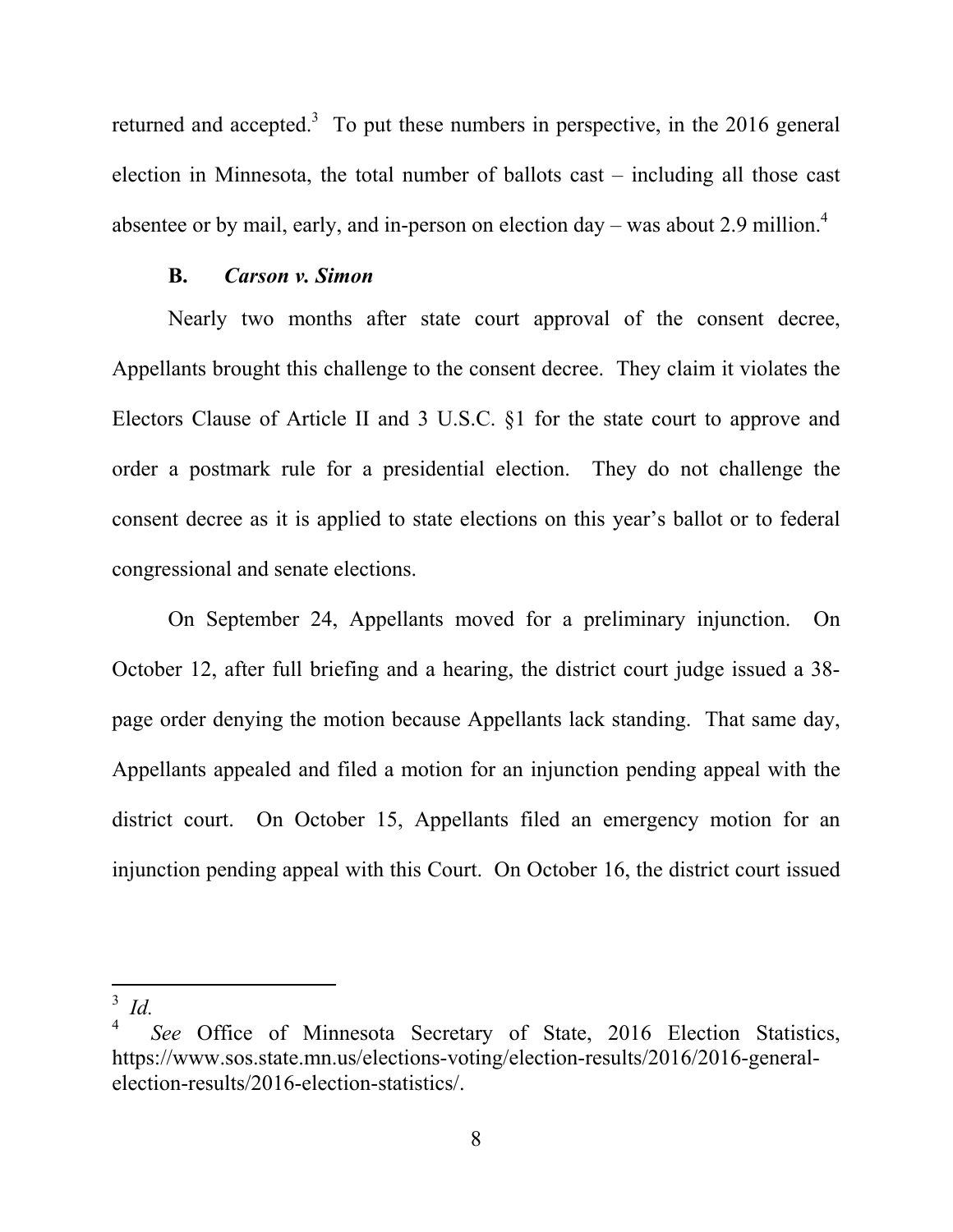a 16-page order denying the motion pending appeal. On October 23, this Court requested briefing on the merits of the appeal and set a hearing for October 27.

## **SUMMARY OF ARGUMENT**

This appeal fails for five reasons. First, Appellants lack standing, as the district court explained in its two thorough orders below. Second, under the *Purcell* principle and laches doctrine, Appellants waited too long and brought this lawsuit too close to the election. Third, this Court should abstain from interfering with the state court judgment. Fourth, Appellants' claims are meritless. Fifth, the balance of harms weighs heavily against Appellants.

### **ARGUMENT**

#### **I. LEGAL STANDARD**

Appellants must clear multiple hurdles before the Court addresses the merits of their appeal. Even if Appellants clear those hurdles, injunctive relief is an extraordinary remedy. This Court "will reverse a decision to deny a preliminary injunction only if the district court has abused its discretion." *Mgmt. Registry, Inc. v. A.W. Companies, Inc*., 920 F.3d 1181, 1183 (8th Cir. 2019). The Court considers four factors: (1) the threat of irreparable harm to the movant, (2) the balance of harm among the parties, (3) the probability of success on the merits, and (4) the public interest. *Id.* The probability of success is the predominant factor, but a failure to demonstrate irreparable harm is also an independently sufficient ground to deny relief. *Id.*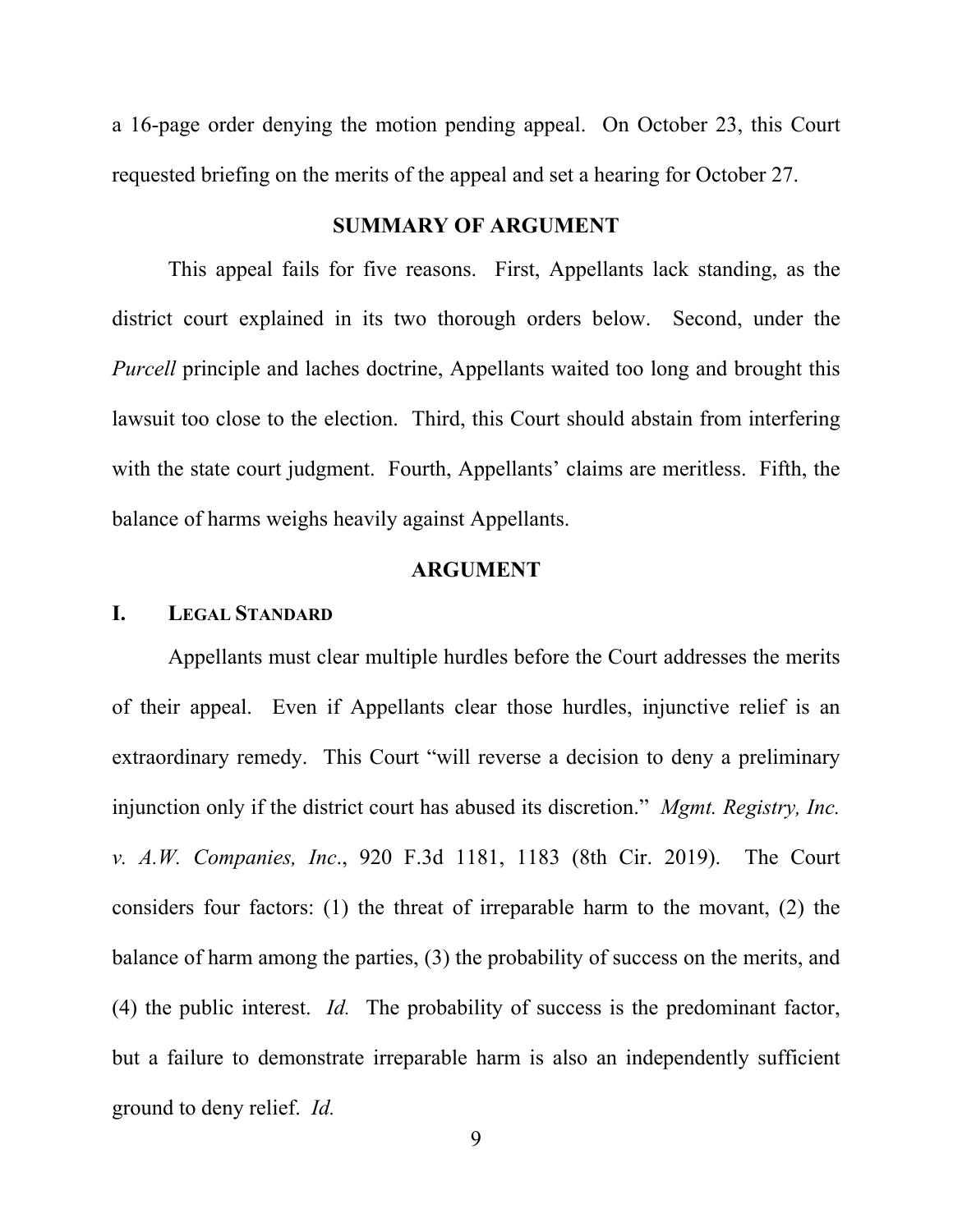#### **II. APPELLANTS LACK STANDING.**

The district court issued two thorough orders, explaining why it found Appellants lack Article III and prudential standing. Appellants are making the same standing arguments the district court rejected in its combined 54 pages of discussion, analysis, and conclusions. For all the reasons in the district court's orders, Appellants lack Article III and prudential standing. In addition, they lack standing to attack the consent decree and challenge the status quo in Minnesota, under the Supreme Court's order in *Republican National Committee v. Common Cause of Rhode Island*, Sup. Ct. Docket 20A28, 591 U.S. \_\_ (Aug. 13, 2020 order in pending case); App. 125.

## **A. Appellants Lack Article III Standing.**

Appellants lack standing to sue under Article III, either in their capacity as individual voters or as electors.

To the extent Appellants are suing in their capacity as voters, their asserted injuries are too generalized to support standing. *See Lujan v. Defenders of Wildlife*, 504 U.S. 555, 573-74 (1992). Appellants suggest that they, as Minnesota voters, are injured by "vote dilution." Appellants essentially argue that their votes will have less impact because more Minnesotans will be able to cast valid ballots in the November 3 election with the extension of the deadline for receiving and counting ballots.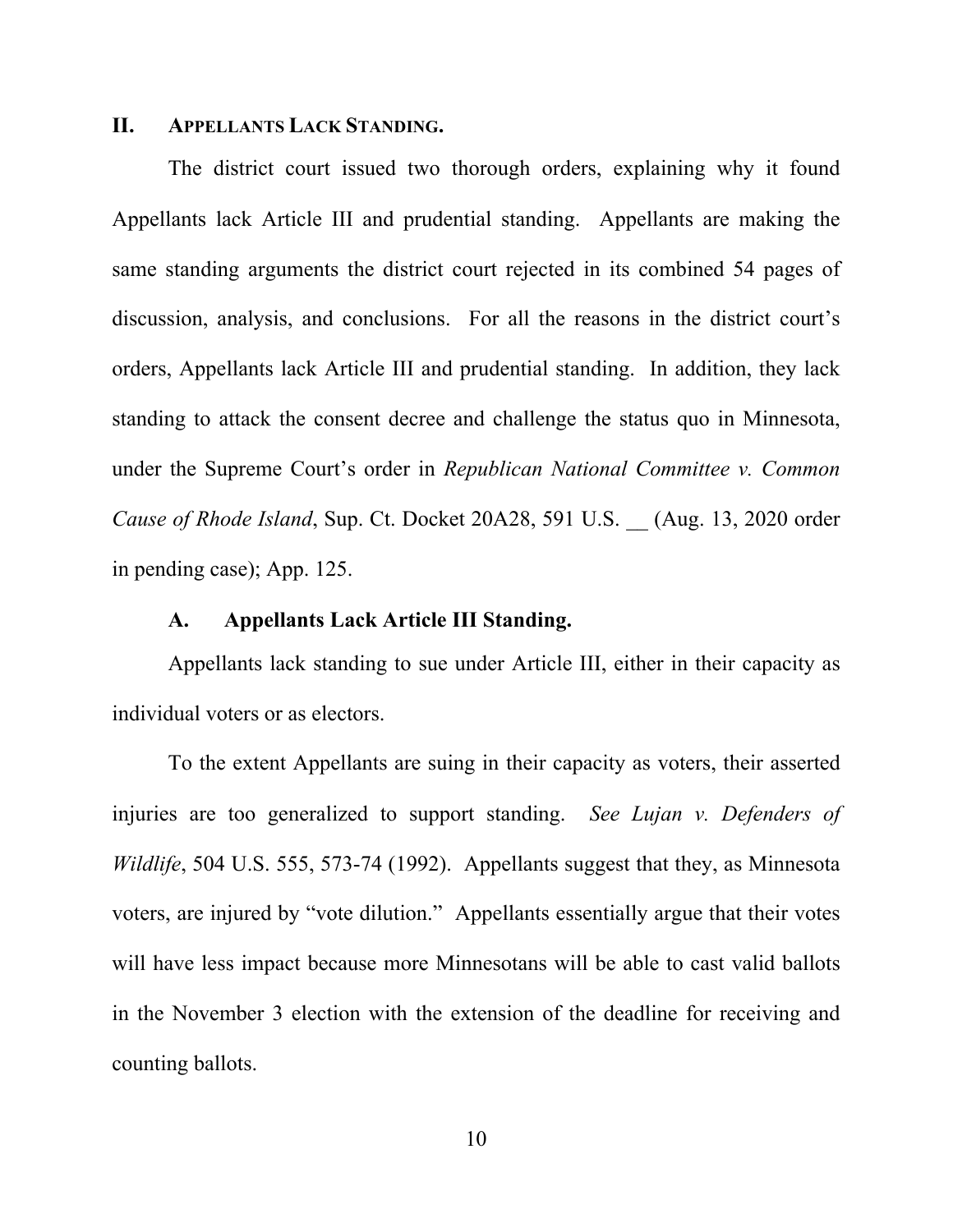The fundamental problem with this type of injury is that it does not differentiate Appellants from anyone else in the public at large. *Lujan*, 504 U.S. at 573–74 (1992); *see also Valley Forge Christian College v. Americans United for Separation of Church and State*, 454 U.S. 464, 485, (1982) ("The proposition that all constitutional provisions are enforceable by any citizen simply because citizens are the ultimate beneficiaries of those provisions has no boundaries."). This theory is "precisely the kind of undifferentiated, generalized grievance about the conduct of government" that fails to confer Article III standing. *Lance v. Coffman*, 549 U.S. 437, 442 (2007).

Appellants have nowhere indicated how their interests in voting differs from the general interests of Minnesota voters. Without any sort of particularized injury on their voting rights by the consent decree, they cannot establish standing.

The district court correctly denied standing on these grounds and added its voice to the growing number of courts that have rejected this theory of vote dilution to confer standing. App. 21-22*.* (collecting cases). The district court also correctly rejected Appellants' attempt to gain standing on a generalized theory of voter confusion. App. 24.

To the extent Appellants are suing in their capacity as Republican Party electors, they also cannot establish standing.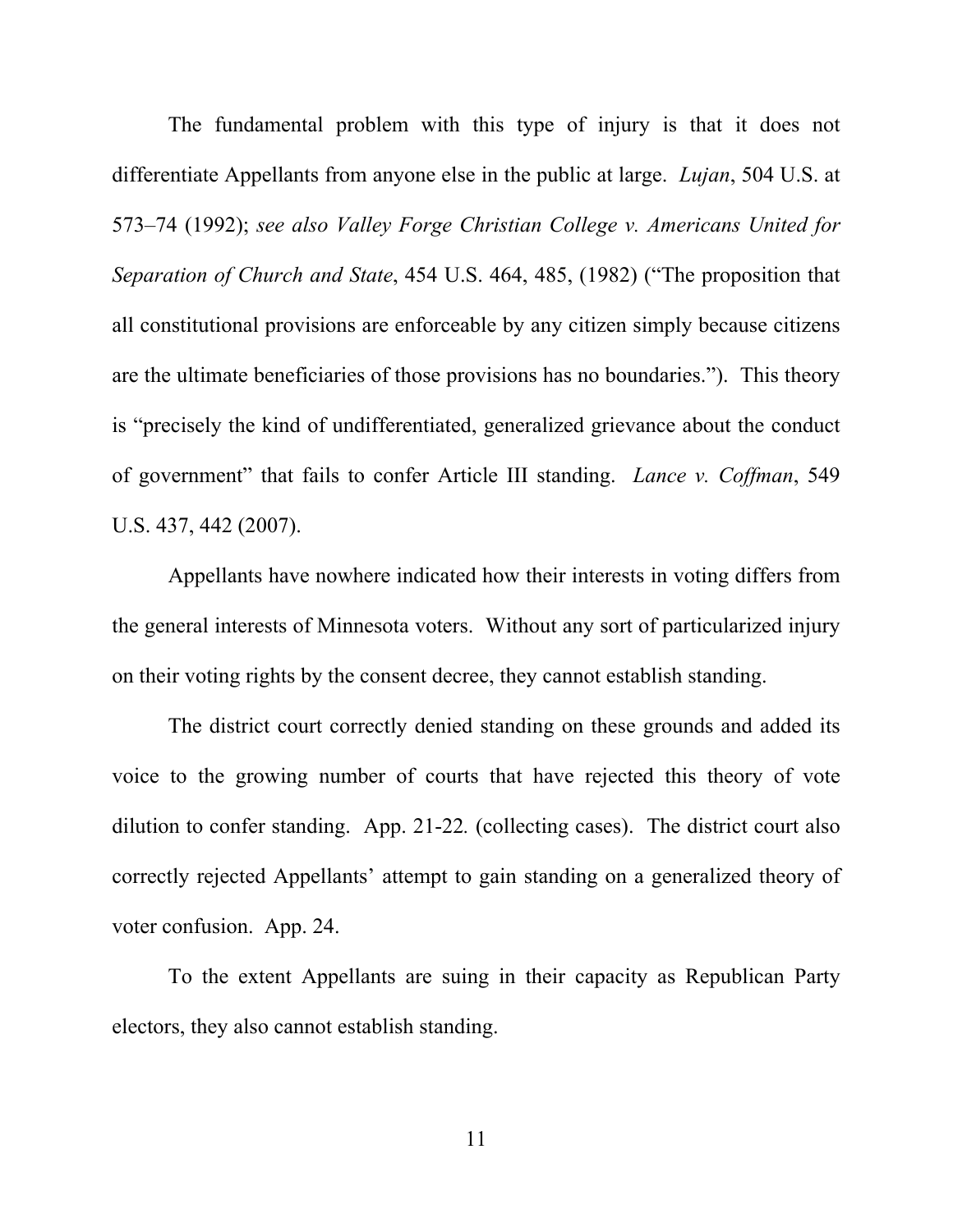As an initial matter, the Republican Party of Minnesota and Donald J. Trump for President, Inc., expressly waived their rights to challenge the consent decree in any judicial forum. App. 116-121. This waiver was a condition of the stipulation to dismiss the appeal challenging the consent decree in state court: "Appellants waive the right to challenge in any other judicial forum the August 3, 2020 Orders and the August 3, 2020 Stipulations and Partial Consent Decrees that formed the basis for the above-captioned consolidated appeals." *Id*. The Minnesota Supreme Court then entered an order dismissing these appeals, pursuant to the joint stipulation. App. 122-23.

Appellants cannot claim standing as members and representatives of a group that has expressly waived any right to challenge the decree.

In addition, the district court correctly concluded that Appellants lack standing as electors because any harm is purely conjectural and hypothetical: "The Court cannot reasonably infer any nexus between the entry of the Consent Decree and a diminished likelihood of their service as presidential electors." App. 33. Appellants' assertion of harm based on the argument that Minnesota could miss certifying its electors by the "safe harbor" deadline is especially speculative. Nothing in the consent decree changes the timeline by which Minnesota certifies its statewide results and presidential electors. As for Appellants' argument that the consent decree could lead Congress to choose to reject Minnesota's electors, the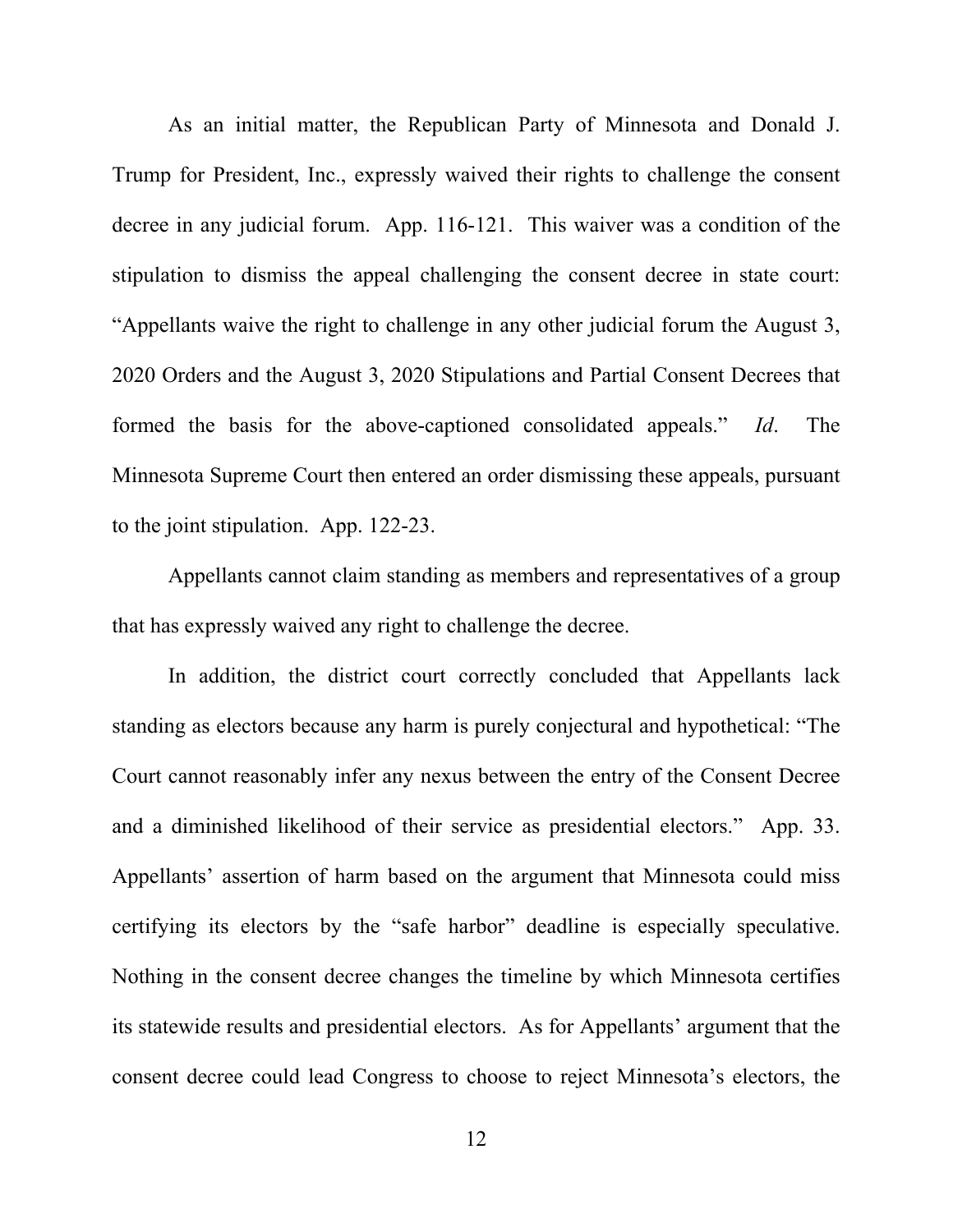district court explained why this contorted argument fails to confer standing. When Congress receives a set of electoral votes from a state, Congress can only reject those votes in narrow circumstances. "To suppose that Congress would make such findings requires a good deal of speculation; to further suppose that Congress would make these findings because of Secretary Simon's actions here requires even more." App. 29.

## **B. Appellants Lack Standing to Challenge the Consent Decree and Status Quo in Minnesota under** *Common Cause of Rhode Island***.**

The U.S. Supreme Court recently rejected a challenge to a consent decree, approved for the general election in Rhode Island, on standing grounds that are applicable here.

The decree, between the Rhode Island Secretary of State and a group of plaintiffs, suspended enforcement of Rhode Island's requirement that a witness certify an absentee ballot, for the November 3 general election. A federal district court approved the consent decree. *See Common Cause of Rhode Island v. Gorbea*, 20-cv-318, 2020 WL 4365608 (D.R.I.) (July 30, 2020). Intervenors, the Rhode Island Republican Party and the Republican National Committee, unsuccessfully moved for a stay at the First Circuit Court of Appeals. *Common Cause Rhode Island v. Gorbea*, 970 F.3d 11 (1st Cir. Aug. 7, 2020).

The intervenors applied to the U.S. Supreme Court for an emergency stay. *Republican National Committee v. Common Cause of Rhode Island*, Sup. Ct.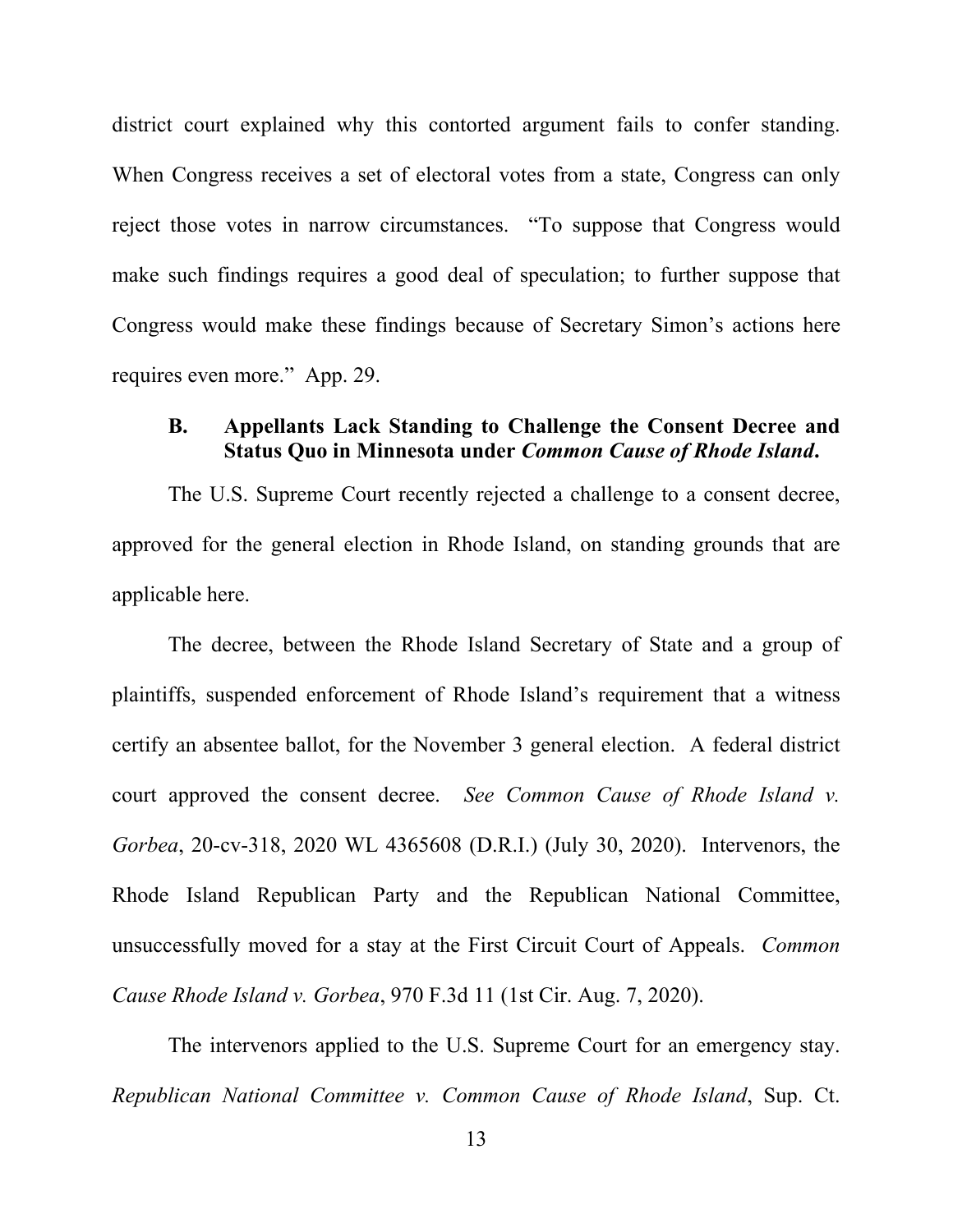Docket 20A28, 591 U.S. \_\_ (Aug. 13, 2020 order in pending case). On August 13, the Supreme Court denied the emergency stay request, because the intervenors lacked a cognizable interest and the witness requirement had been suspended in the previous Rhode Island election due to Covid-19:

[H]ere the state election officials support the challenged decree, and no state official has expressed opposition. Under these circumstances, the applicants lack a cognizable interest in the State's ability to enforce its duly enacted laws. The status quo is one in which the challenged requirement has not been in effect, given the rules used in Rhode Island's last election, and many Rhode Island voters may well hold that belief.

*Id.* (citation and quotation omitted); App. 125.

The exact same reasoning applies here, with even greater force. The state election officials support the challenged consent decrees, and no state official has expressed opposition. The status quo for the last election in Minnesota, the August 11 primary, is one in which there was a postmark rule, pursuant to the June 17 consent decree in *LaRose*. Many Minnesota voters believe that this is the rule for the general election, because they have received instructions with their ballots telling them this is the rule.

### **C. Appellants Lack Prudential Standing.**

The doctrine of standing imposes prudential limitations that require a plaintiff to "assert his own legal rights and interests," rather than resting "his claim to relief on the legal rights or interests of third parties." *Kowalski v. Tesmer*, 543 U.S. 125, 128 (2004). "By imposing prudential limitations on standing, the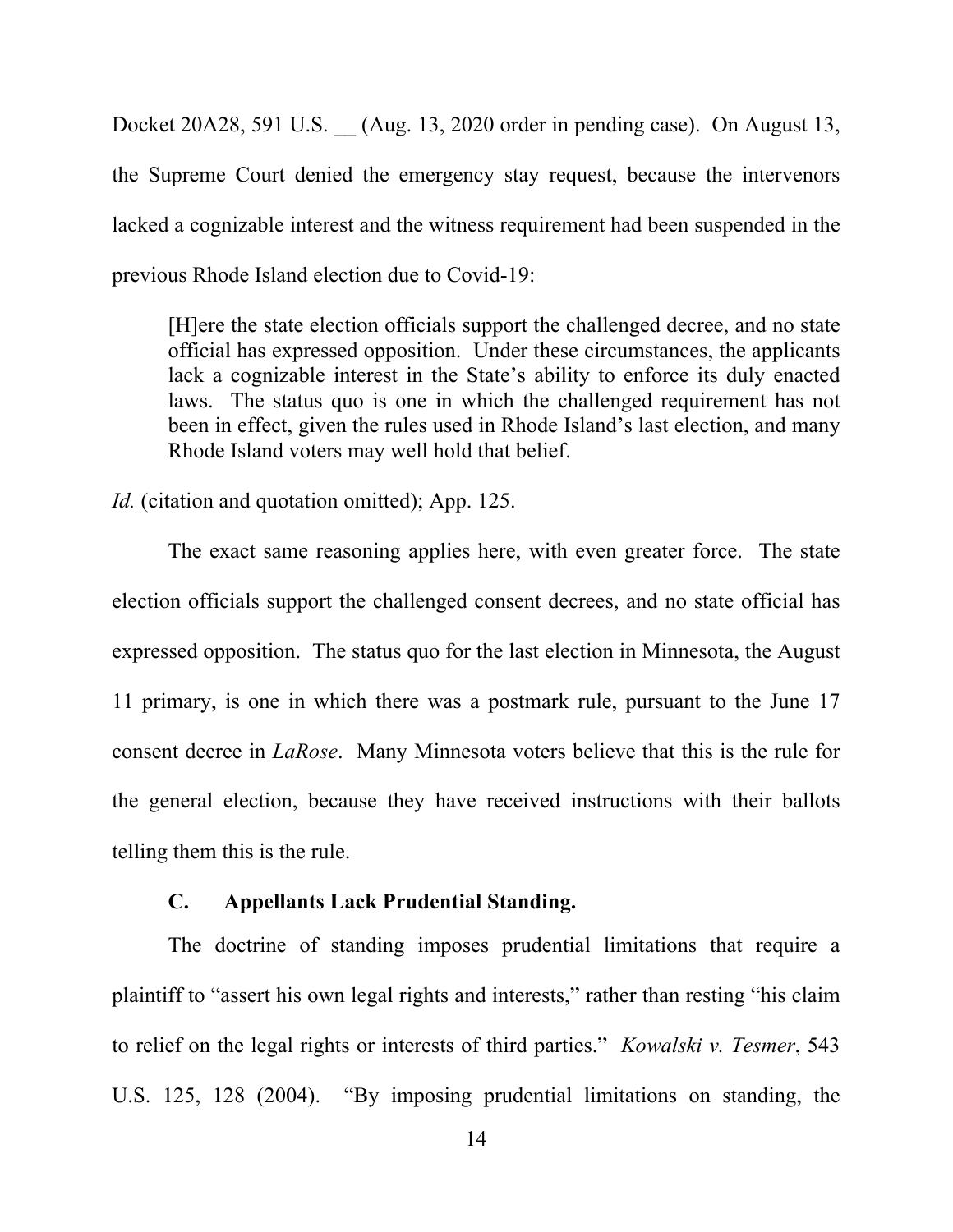judiciary seeks to avoid deciding questions of broad social import where no individual rights would be vindicated and to limit access to the federal courts to litigants best suited to assert a particular claim*." Oti Kaga, Inc. v. S.D. Hous. Dev. Auth*., 342 F.3d 871, 880 (8th Cir. 2003). A plaintiff may run afoul of prudential standing limits "because the claim rests on the legal rights of third-parties." *Id*.

Appellants lack prudential standing because their claims assert injuries to third parties, rather than injuries to themselves. Appellants are two individuals. Both have been nominated by the Republican Party to be electors for Minnesota, and one is a member of the Minnesota House of Representatives. Compl. ¶¶ 7-8. Their claims assert injuries that are not personal to them.

Appellants' claims are based on laws that protect the Minnesota State Legislature and Congress. In Count I, Appellants alleged that the Secretary violated Article II of the Constitution by extending the receipt deadline because Article II "vests authority solely in the state legislature to modify the manner and time of elections." *Id.* 179. Similarly, in Count II, they alleged that the Secretary violated Article II because "Article II authorizes only Congress to set the date for presidential elections." *Id*. ¶ 85. They argue that the consent decree "usurps the power of Congress" and "also usurps the power of the Minnesota Legislature to set the manner of conducting elections." *Id*. ¶¶ 61-62.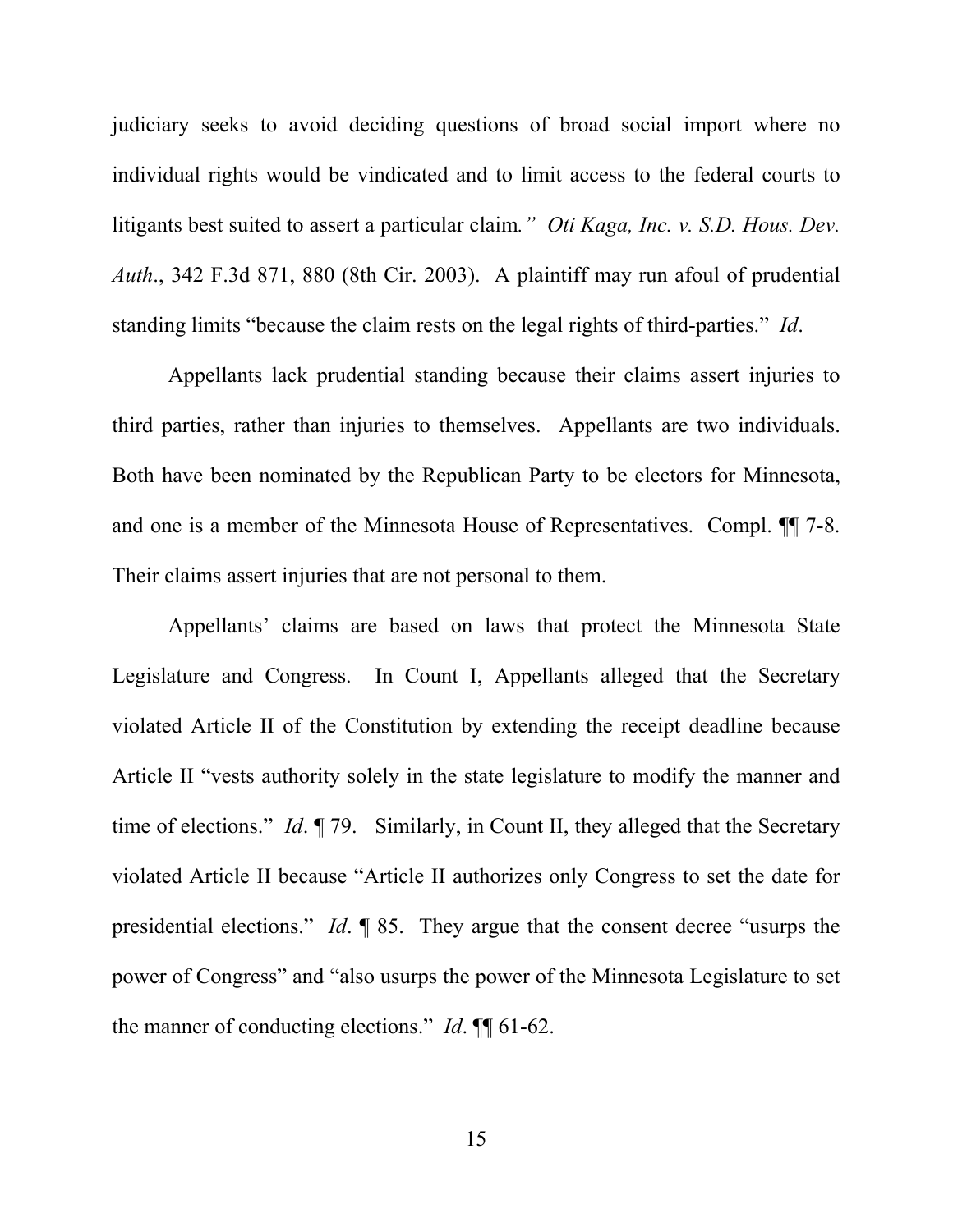Because usurpation of congressional or legislative power is an injury to those legislative bodies, not to Appellants themselves, Appellants lack prudential standing. *See Ben Oehrleins & Sons & Daughter, Inc. v. Hennepin Cnty*., 115 F.3d 1372, 1381-82 (8th Cir. 1997) (plaintiffs lacked prudential standing where they were asserting the constitutional rights of third parties).

While Appellants' grievance is based on the Secretary allegedly usurping the power of Congress and the Legislature to make certain rules regarding elections, Appellants represent neither entity. They cannot rely on alleged injuries to those entities to establish standing. *See Va. House of Delegates v. Bethune-Hill*, 139 S. Ct. 1945, 1953 (2019) (finding Virginia House of delegates lacked standing to challenge usurpation of authority over redistricting maps because "the Virginia constitutional provision the House cites allocates redistricting authority to the 'General Assembly,' of which the House constitutes only a part" and "a single House of a bicameral legislature lacks capacity to assert interests belonging to the legislature as a whole").

For these reasons, the district court correctly determined that Appellants lack prudential standing. *See also Corman v. Torres*, 287 F. Supp. 3d 558 (M.D. Pa. 2018) (plaintiffs lacked prudential standing to bring a claim under the Elections Clause of Article I because they "are neither the Pennsylvania General Assembly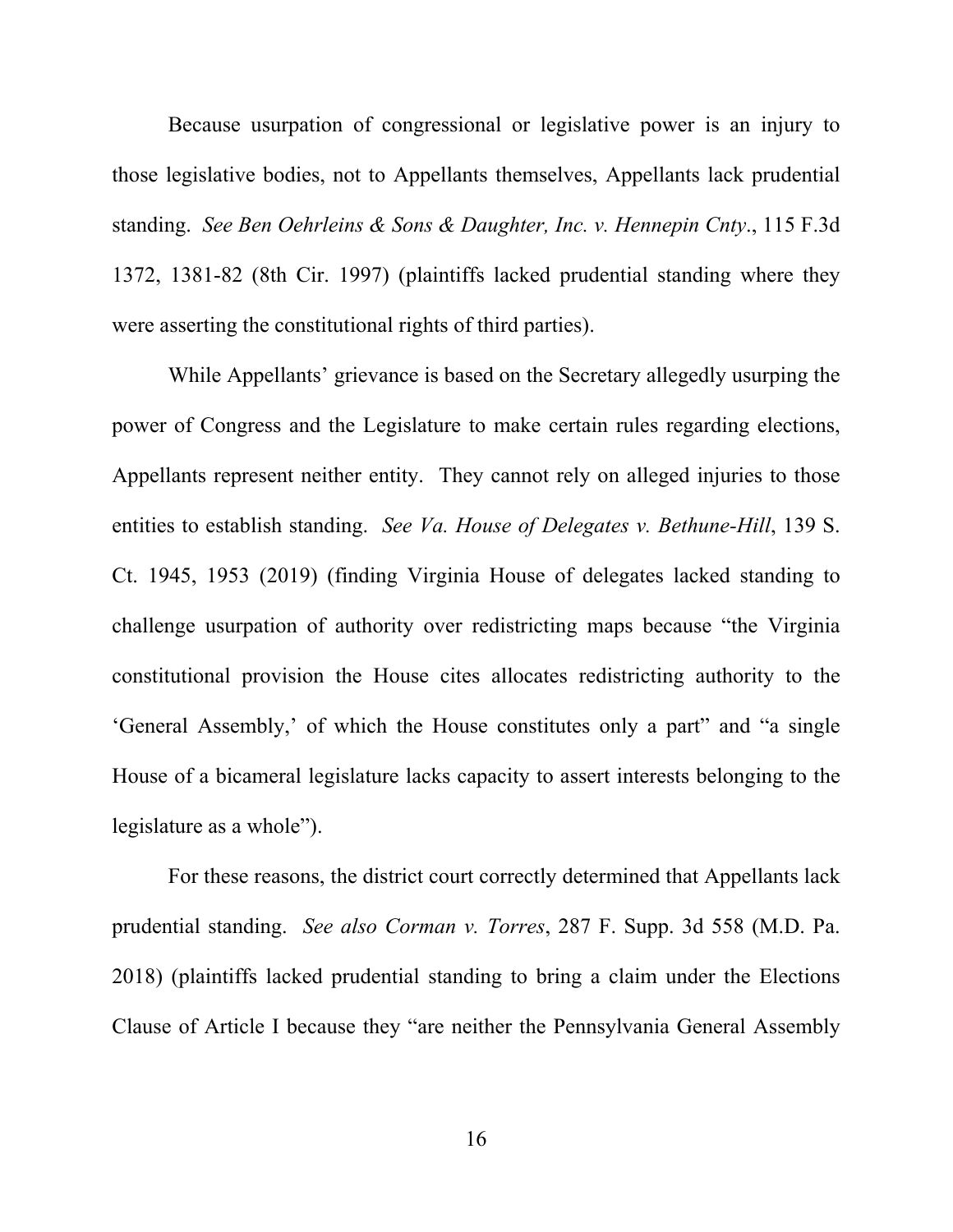nor a group to which Pennsylvania has delegated the Commonwealth's lawmaking power").

## **III. APPELLANTS CANNOT GET THE RELIEF THEY SEEK UNDER THE** *PURCELL*  **PRINCIPLE AND LACHES DOCTRINE.**

Appellants filed this lawsuit after voting began in Minnesota for the general election and nearly two months after entry of the consent decree. Nearly two million voters have already received ballots with instructions notifying them of the postmark rule. Election day is days away. Any injunction now would certainly mean that some voters will not be able to get their ballots in on time. The *Purcell*  principle and equitable doctrine of laches bar the relief Appellants seek at this late date.

Last-minute changes deprive election officials of the time they need to implement changes and notify voters. Orderly election administration requires knowing the rules for the election well in advance of voting. Ideally, any changes to those rules should come with plenty of lead time, so election officials can implement the changes and notify voters. Highlighting these concerns, the Supreme Court, in *Purcell v. Gonzalez*, 549 U.S. 1 (2006), announced a presumption against last-minute interventions in the electoral process: "Court orders affecting elections, especially conflicting orders, can themselves result in voter confusion and consequent incentive to remain away from the polls. As an election draws closer, that risk will increase." *Id.* at 7.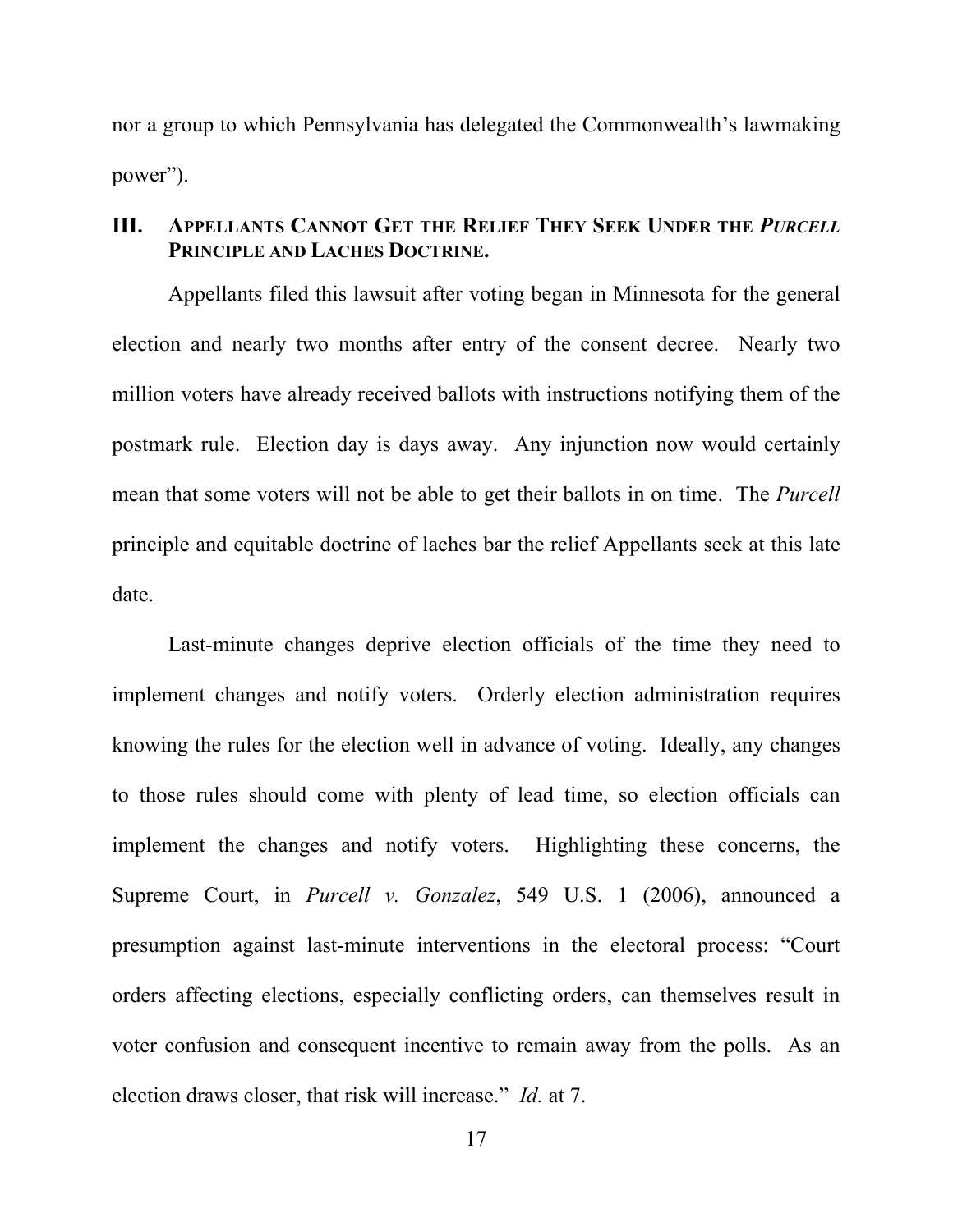The *Purcell* principle is a sufficient basis to deny injunctive relief. *See id.* at 5. In the *Purcell* case itself, the Supreme Court vacated a lower court's injunction because it changed an election rule too close to an election. *Id.* at 8.; *see also Short v. Brown*, 893 F.3d 671, 680 (9th Cir. 2018) ("[E]ven if the merits question were close, the district court did not abuse its discretion [by denying a preliminary injunction on *Purcell* grounds]").

In this case, Appellants waited nearly two months to seek an injunction against the consent decree. They wish to change the rules for ballot timeliness in Minnesota mere days from election day. Their decision to wait until so close to election day is fatal under *Purcell*.

Laches, like *Purcell*, requires denial of an injunction. Courts apply the equitable doctrine of laches to "prevent one who has not been diligent in asserting a known right from recovering at the expense of one who has been prejudiced by the delay." *Monaghen v. Simon*, 888 N.W.2d 324, 328–29 (Minn. 2016). The Minnesota Supreme Court has repeatedly denied election challenges due to laches. *See Clark v. Reddick*, 791 N.W.2d 292, 294–96 (Minn. 2010); *Clark v. Pawlenty*, 755 N.W.2d 293, 303 (Minn. 2008); *Marsh v. Holm*, 55 N.W.2d 302, 304 (Minn. 1952). The reason is that the "very nature of matters implicating election laws and proceedings routinely requires expeditious consideration and disposition by courts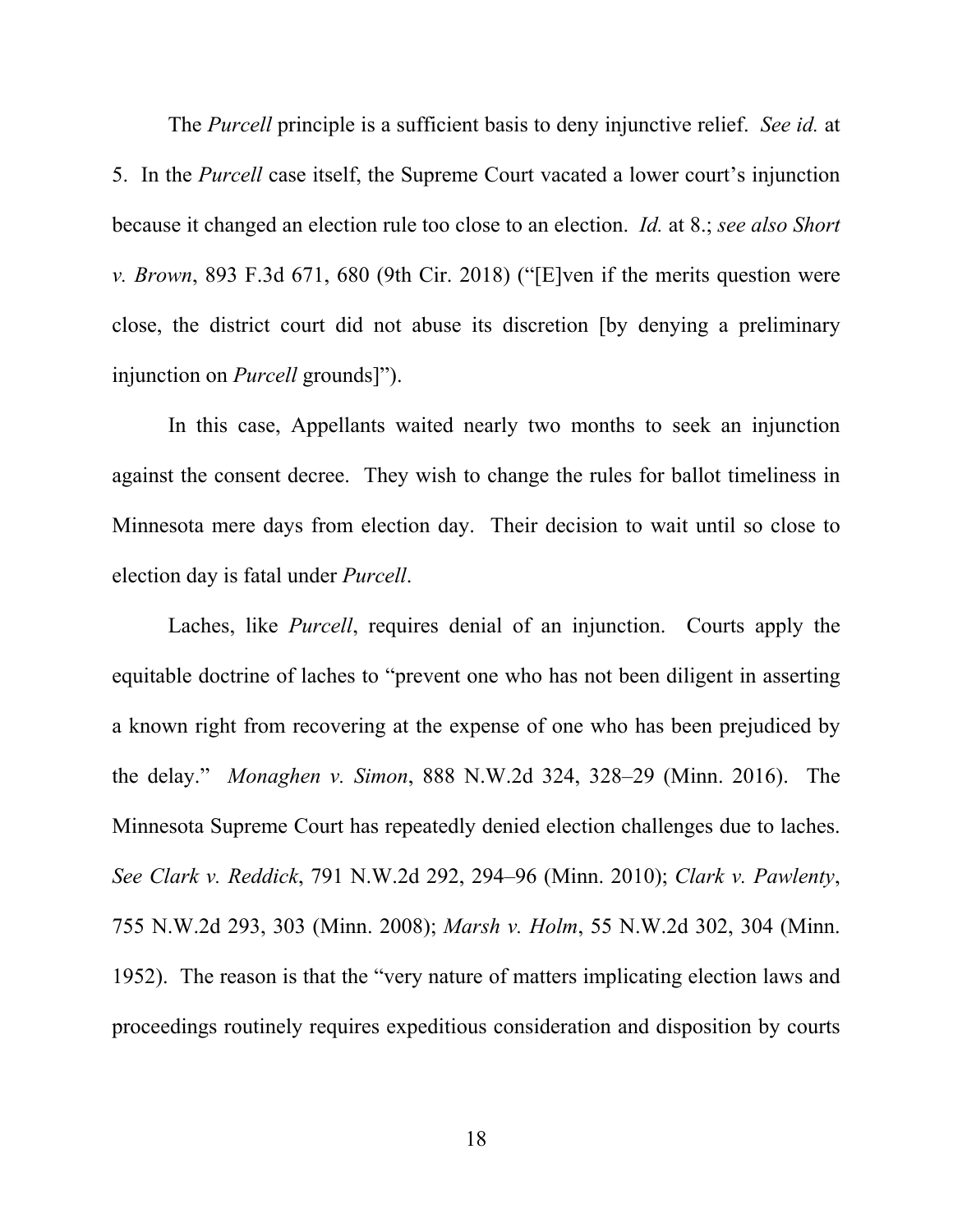facing considerable time constraints imposed by the ballot preparation and distribution process." *Peterson v. Stafford*, 490 N.W.2d 418, 419 (Minn.1992).

Laches requires dismissal when "there has been such an unreasonable delay in asserting a known right, resulting in prejudice to others, as would make it inequitable to grant the relief prayed for." *Monaghen*, 888 N.W.2d at 328-29. Here, Appellants sat on their rights for nearly two months before suing. If they had sued in August, this issue could have been resolved before voting began on September 18 and voters received their absentee ballots and instructions. Now, the Secretary of State would obviously be prejudiced by a last-minute injunction that could create chaos for Minnesota's election. By sitting on their rights as the election neared, Appellants forfeited their rights.

#### **IV. THIS COURT MUST ABSTAIN UNDER** *PENNZOIL***.**

In *Pennzoil Co. v. Texaco, Inc*., 481 U.S. 1 (1987), after Texaco lost in state court, it filed a federal lawsuit to enjoin enforcement of the state court judgment, alleging violations of the U.S. Constitution. *Id*. at 13. The Supreme Court held that the federal district court could not entertain the suit because "federal injunctions" may not be used to "interfere with the execution of state judgments," particularly where the federal claim could have been raised in the state court action. *Id*. at 13-16. The purpose of *Pennzoil* is to preserve the state's interest in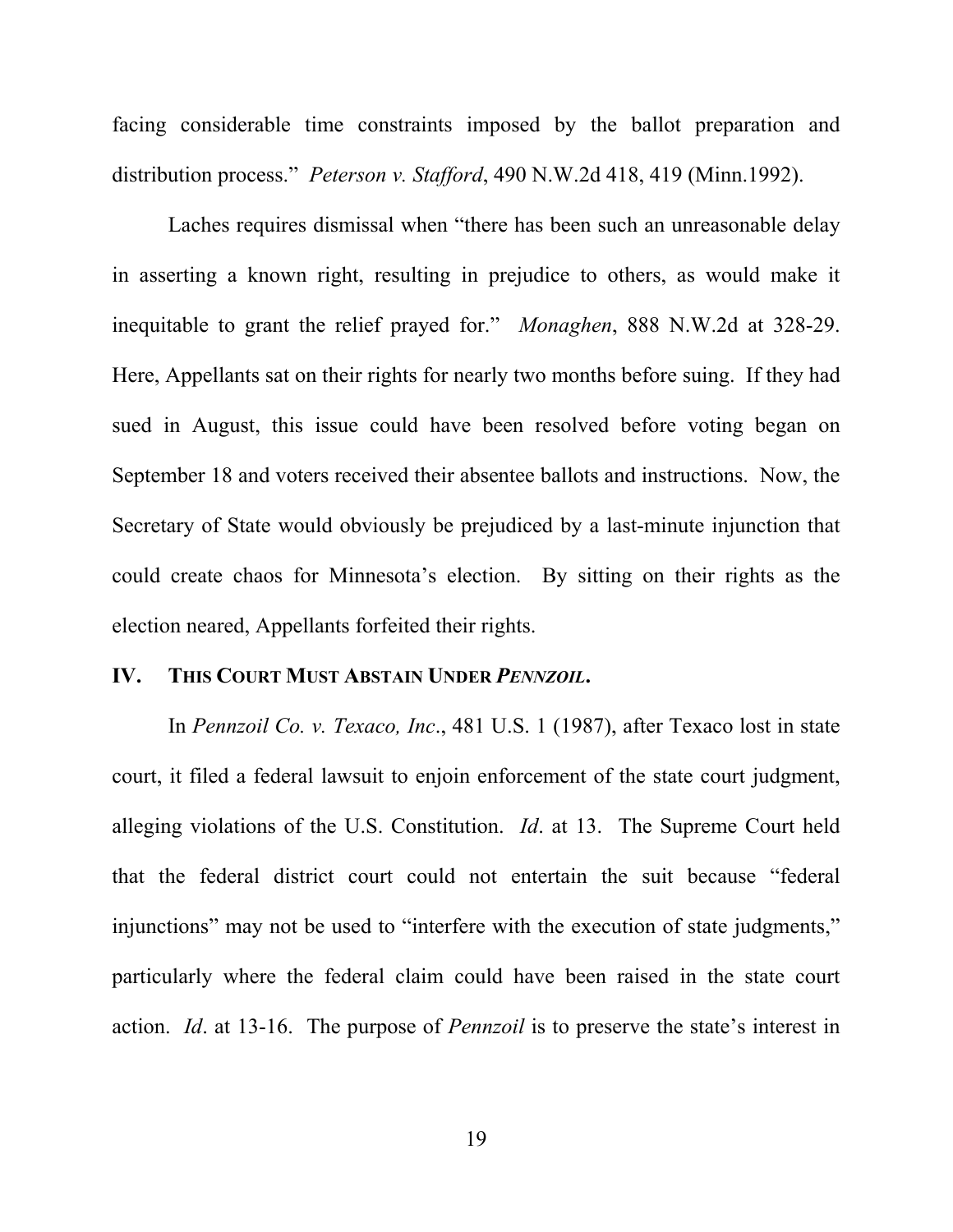protecting "the authority of the judicial system, so that its orders and judgments are not rendered nugatory." *Id.* at 14 n.12.

*Pennzoil* forbids the relief Appellants seek here, because Appellants seek a federal injunction that would render the state court's judgment nugatory. *Pennzoil*  applies even though Appellants were not parties in state court. *Pennzoil* is a form of *Younger* abstention, which bars claims from federal plaintiffs whose interests are inextricably intertwined with, or essentially derivative of, parties to a state court action. *Cedar Rapids Cellular Tel., L.P. v. Miller*, 280 F.3d 874, 881 (8th Cir. 2002) (abstention applies when federal plaintiff's interests are "intertwined" with state court parties); *Spargo v. N.Y. State Comm'n on Judicial Conduct*, 351 F.3d 65, 82-84 (2d Cir. 2003) (abstention applies when federal plaintiff's claims are "derivative" of state court party's). Appellants' interests are clearly intertwined with, and essentially derivative of, the interests of the Republican Party of Minnesota and Donald J. Trump for President, two entities that expressly waived their right to challenge the consent decree in any judicial forum. App. 116- 121. Appellants claim that they are members of the Republican Party and the party's nominees to serve as electors for the Republican nominee in this presidential election. Compl. ¶¶ 7-8, 73 (ECF No. 1). Appellants cannot credibly claim that their interests are distinct from the Republican Party's or the Trump Campaign's on these issues.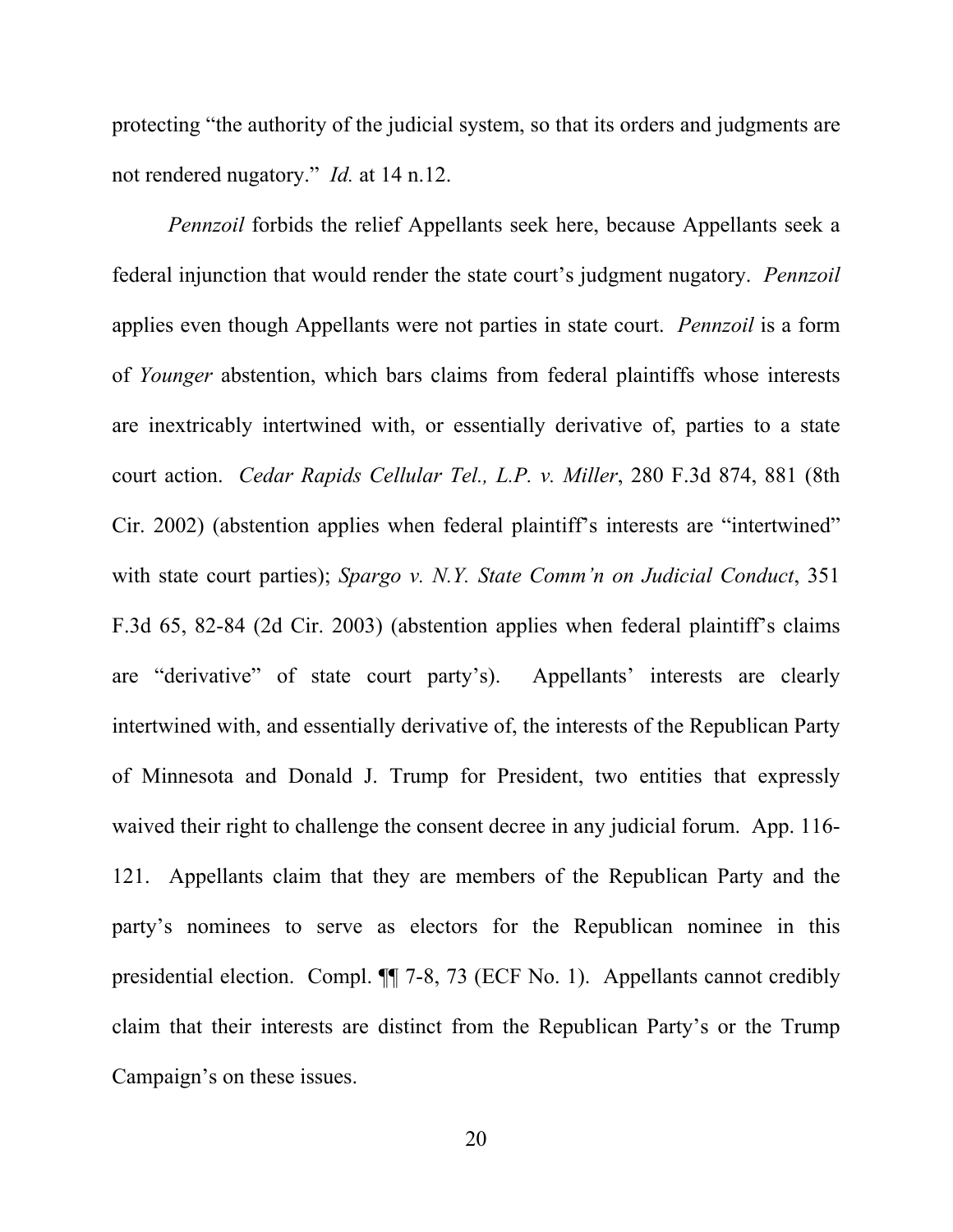#### **V. APPELLANTS' ARTICLE II CLAIM FAILS ON THE MERITS.**

Even if Appellants' claims are justiciable, they are not likely to succeed on the merits. Appellants' claim under the Electors Clause of Article II fails because their constitutional theory has no grounding in the clause's text, purpose, or history. Even if the Electors Clause requires a legislative enactment to authorize the Secretary to implement the relief in the consent decree, Minnesota has such a statute.

## **A. Nothing in Article II Prevents a State from Finding that Its Election Laws Violate Its Constitution.**

Appellants claim that the Minnesota court ran afoul of the U.S. Constitution's Electors Clause when it implemented Minnesota's Constitution in reviewing Minnesota's election laws on ballot timeliness. Appellants' reading has no grounding in the clause's text, history, or purpose.

The Electors Clause provides: "Each State shall appoint, in such Manner as the Legislature thereof may direct, a Number of Electors, equal to the whole Number of Senators and Representatives to which the State may be entitled in the Congress." Art. II, § 1, cl. 2.

The text empowers state legislatures to set the "manner" for how electors are "appoint[ed]." *Id.* In Minnesota, the legislature has established that electors are "chosen at the state general election." Minn. Stat. § 208.02. While Article II grants authority to state legislatures, nothing in Article II precludes state court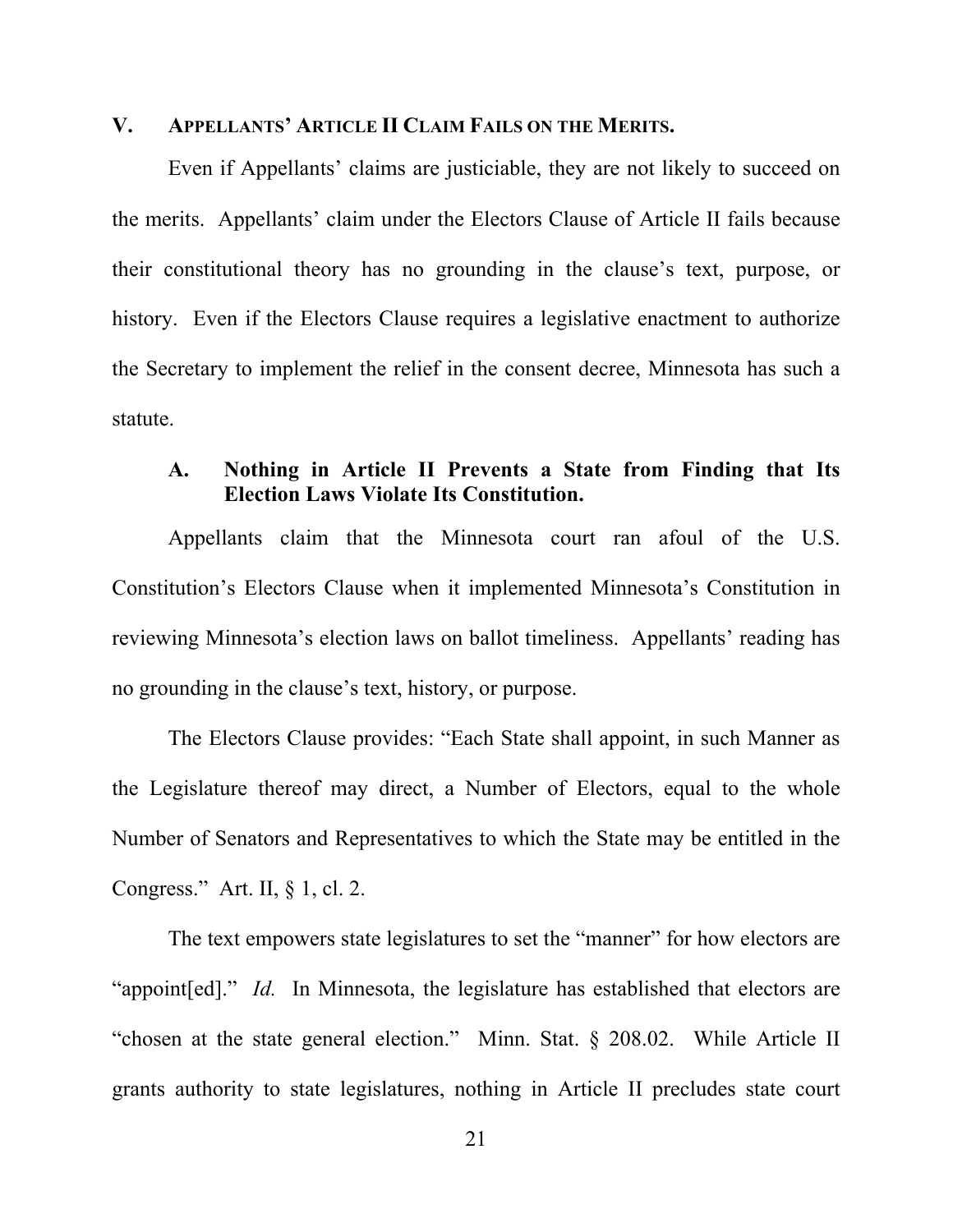judges from reviewing the election procedures that state legislatures establish. There is no textual basis to support Appellants' theory that Article II strips state courts of their normal judicial review authority.

Supreme Court precedent also suggests that the clause should not be read to prevent a state court from reviewing and ordering changes to state election procedures under the state constitution. A body of Supreme Court case law makes this point regarding the conceptually similar Elections Clause of Article I, which grants state legislature's authority to set time, place, and manner rules for U.S. congressional elections. Art. I, § 4, cl. 1. While the Electors Clause of Article II addresses presidential elections, the Elections Clause of Article I addresses congressional elections. Both clauses grant authority to state legislatures.

The Supreme Court has repeatedly held that nothing in the Elections Clause alters a state court's authority to review state election laws and provide relief from them. In another case arising out of Minnesota, *Smiley v. Holm*, 285 U.S. 355 (1932), the Court held that the Elections Clause does not "render[] inapplicable the conditions which attach to the making of state laws" and does not "endow the Legislature of the state with power to enact laws in any manner other than that in which the Constitution of the state has provided that laws shall be enacted." *Id*. at 365, 368.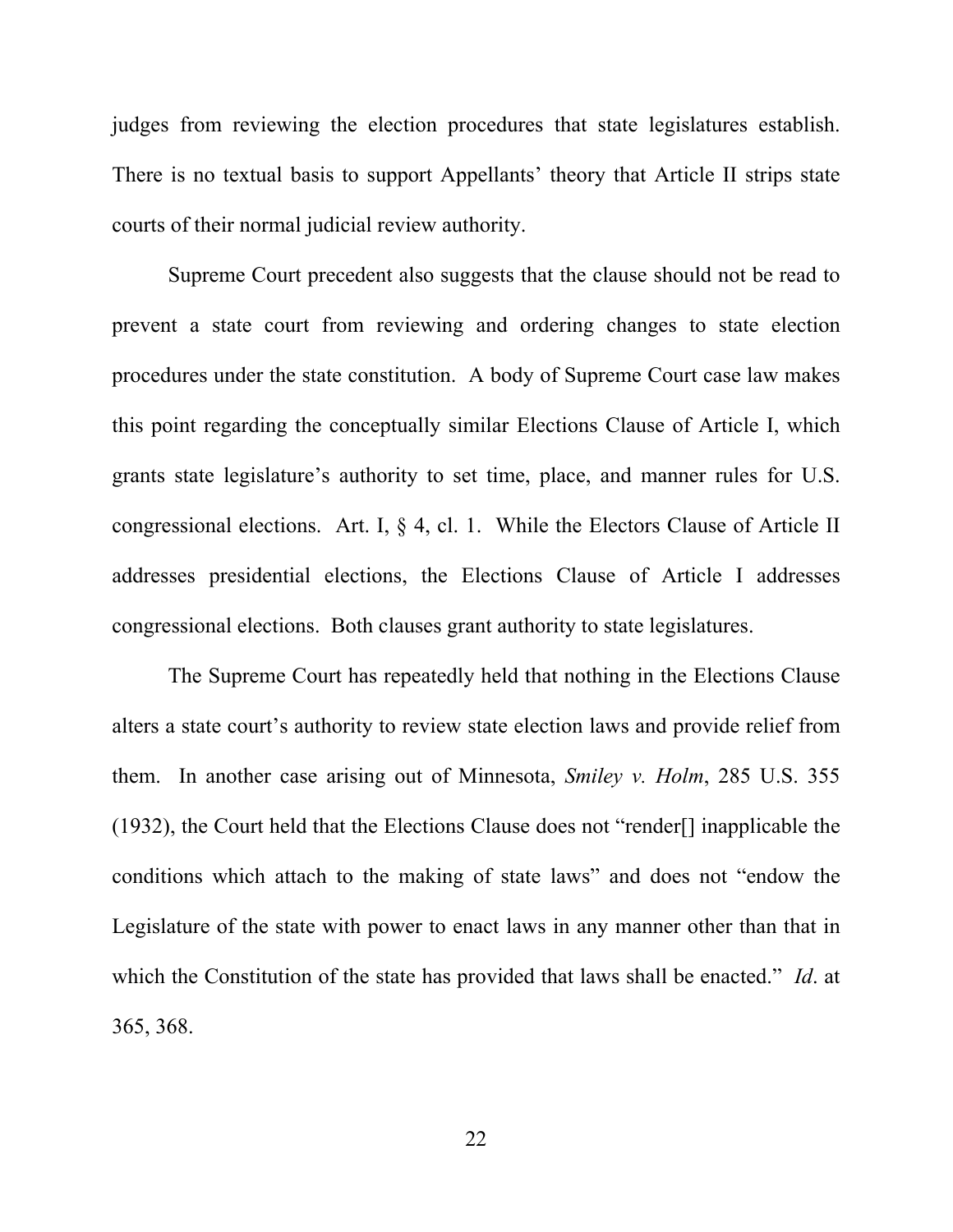More recently, the Supreme Court has explained: "Nothing in that [Elections] Clause instructs, nor has this Court ever held, that a state legislature may prescribe regulations on the time, place, and manner of holding federal elections in defiance of provisions of the State's constitution." *Arizona State Legislature v. Arizona Indep. Redistricting Comm'n*, 576 U.S. 787, 817-18 (2015).

Historically, Appellants' reading of Article II also finds no support. Alexander Hamilton, writing in the Federalist Papers, emphasized that the primary purpose of the electoral process established by Article II was to minimize "cabal, intrigue, and corruption" in the selection of the President. THE FEDERALIST NO. 68 (Alexander Hamilton). The Article II process ensured that electors could not be bribed because their identities would not be known in advance. Most importantly for Hamilton, separating the meetings of the electors by state made these individuals less susceptible to a mob mentality: "And as the electors, chosen in each state, are to assemble and vote in the state, in which they are chosen, this detached and divided situation will expose them much less to heats and ferments, which might be communicated from them to the people, than if they were all to be convened at one time, in one place." *Id*.

This basic purpose is not implicated in this case at all. By changing Minnesota's election day receipt rule to a postmark rule for the 2020 election due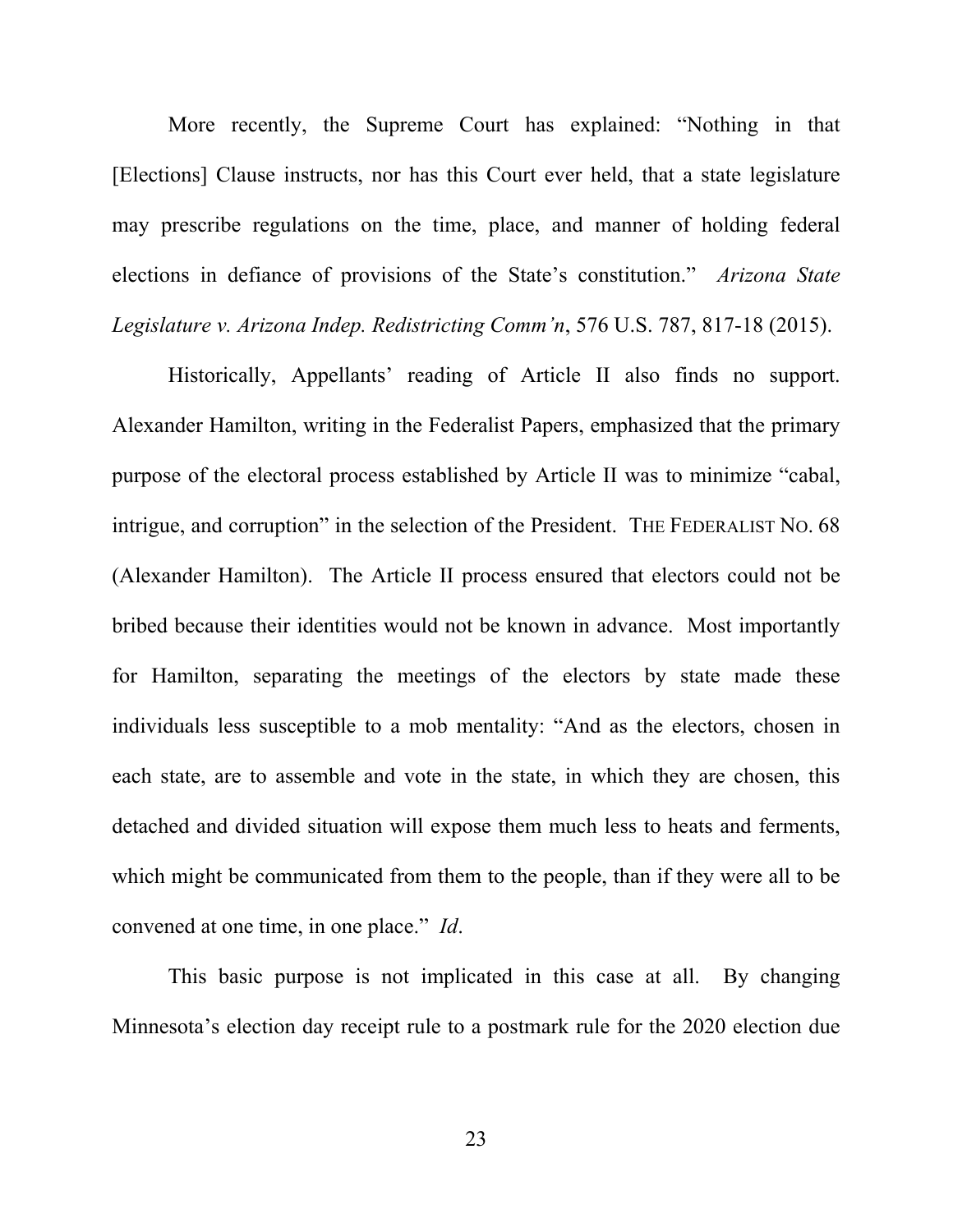to Covid-19, the consent decree does not increase the opportunity for corruption that the Electors Clause in Article II was designed to guard against.

Appellants' reading of the Electors Clause also conflicts with centuries of federalism precedent. Federalism takes it as "fundamental . . . that state courts be left free and unfettered by [federal courts] in interpreting their state constitutions." *Florida v. Powell*, 559 U.S. 50, 56 (2010) (quoting *Minnesota v. Nat'l Tea Co*., 309 U.S. 551, 557 (1940)). The Supreme Court has repeatedly held that "state courts are the ultimate expositors of state law." *Mullaney v. Wilbur*, 421 U.S. 684, 691 (1975). Whether an issue is "decided well or otherwise by the State court, [federal courts] have no authority to inquire." *Murdock v. City of Memphis*, 87 U.S. 590, 638 (1874). This precedent applies here, because the consent decree and August 3 order approving it were grounded in the Minnesota Constitution. App. 78.

Appellants advance a reading of the Constitution completely contrary to these federalism principles. They would leave no room for state courts to review the constitutionality of state election laws, at least as those laws would apply to federal elections. Appellants are unlikely to succeed on this unprecedented reading of the U.S. Constitution.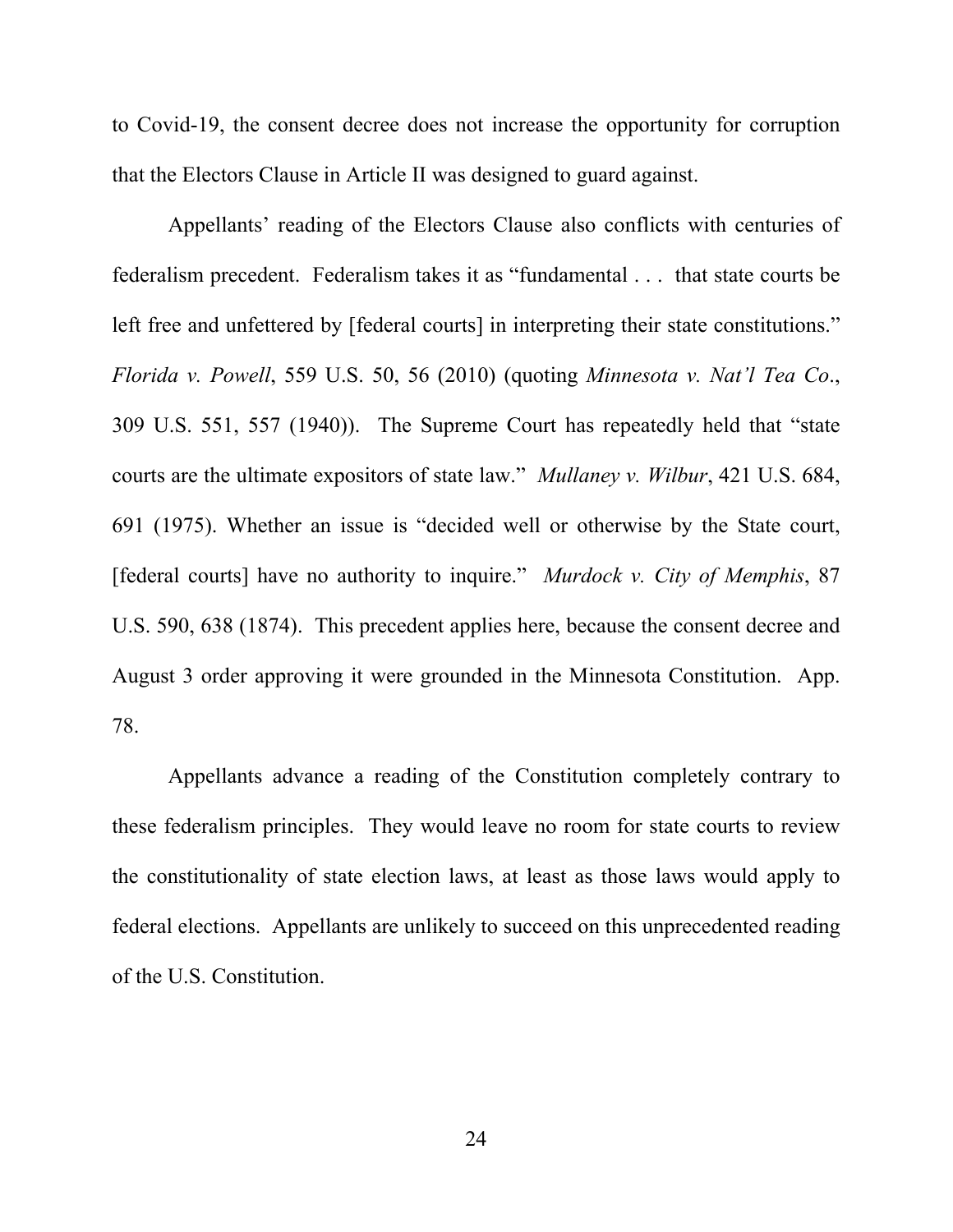## **B. Even If Article II Requires a Legislative Enactment Authorizing Changes to Election Procedures, Minnesota Has Such a Statute.**

Even if Article II requires a legislative enactment to authorize the Secretary to implement the relief in the consent decree, Minnesota has such a statute. Section 204B.47 provides: "When a provision of the Minnesota Election Law cannot be implemented as a result of an order of a state or federal court, the secretary of state shall adopt alternative election procedures to permit the administration of any election affected by the order." Minn. Stat. § 204B.47. This authority specifically includes procedures for "the voting and handling of ballots cast after 8:00 p.m. as a result of a state or federal court order." *Id.*

The consent decree and accompanying order are a judgment and order from a state court establishing that the election day receipt rule cannot be implemented in 2020. *See Hentschel v. Smith*, 153 N.W.2d 199, 206 (Minn. 1967) (consent decrees have the force of a court judgment). By implementing this court judgment, the Secretary is acting pursuant to this express legislative enactment.

## **VI. APPELLANTS' STATUTORY CLAIM FAILS ON THE MERITS BECAUSE THE CONSENT DECREE DOES NOT CHANGE THE DATE OF THE ELECTION.**

Appellants' second claim is unlikely to succeed because the consent decree does not change the date of the election.

 Appellants rely on a single sentence in the decree: "Where a ballot does not bear a postmark date, the election official reviewing the ballot should presume that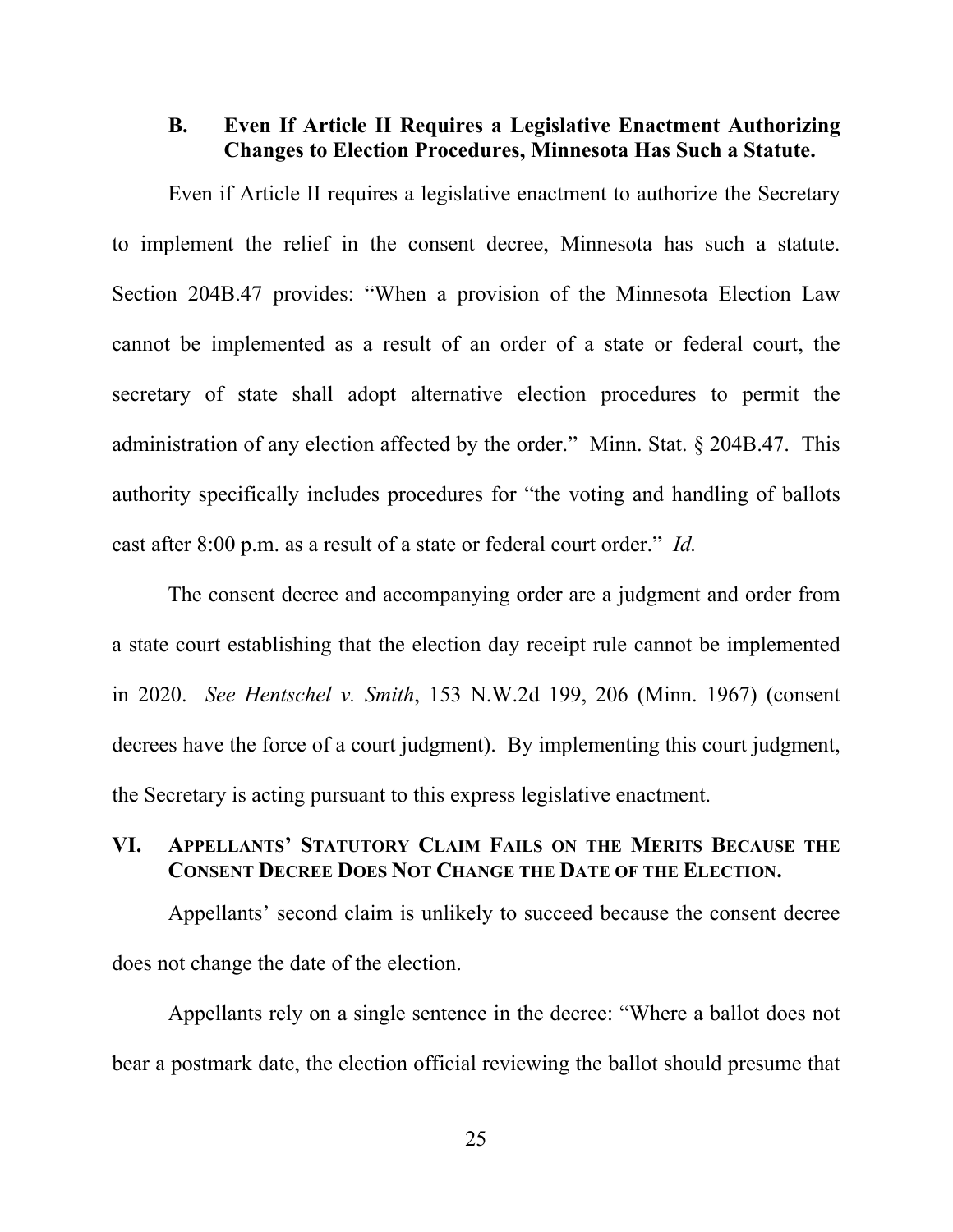it was mailed on or before Election Day unless the preponderance of the evidence demonstrates it was mailed after Election Day." App. 82.

Appellants twist this language to claim that it changes the date of the election. It does no such thing. It does not alter the rule that a ballot must be mailed by election day. It just establishes a presumption to ensure that voters are not disenfranchised when they timely submit their ballots but, for no fault of their own, the Postal Service inadvertently does not postmark their ballots.

When a ballot lacks a postmark, due to inadvertence or negligence by the Postal Service, it can lead to post-election litigation over whether to count the ballot. *See, e.g., Gallagher v. New York State Bd. of Elections*, No. 20 CIV. 5504, 2020 WL 4496849 (S.D.N.Y. Aug. 3, 2020). Unfortunately, this kind of postelection litigation about the validity of ballots cast for particular candidates "threatens to undermine voter confidence in the electoral process and potentially to undermine confidence in the judiciary as well." Richard L. Hasen, *The Untimely Death of Bush v. Gore*, 60 Stan. L. Rev. 1, 5 (2007).

To avoid this post-election problem, the consent decree establishes a presumption that ballots without postmarks are timely, if they are received within seven days and there is no evidence, such as other markings or dates, showing they were mailed after election day. This presumption is based on the Postal Service's own guidance regarding how long it takes for a ballot to go through the postal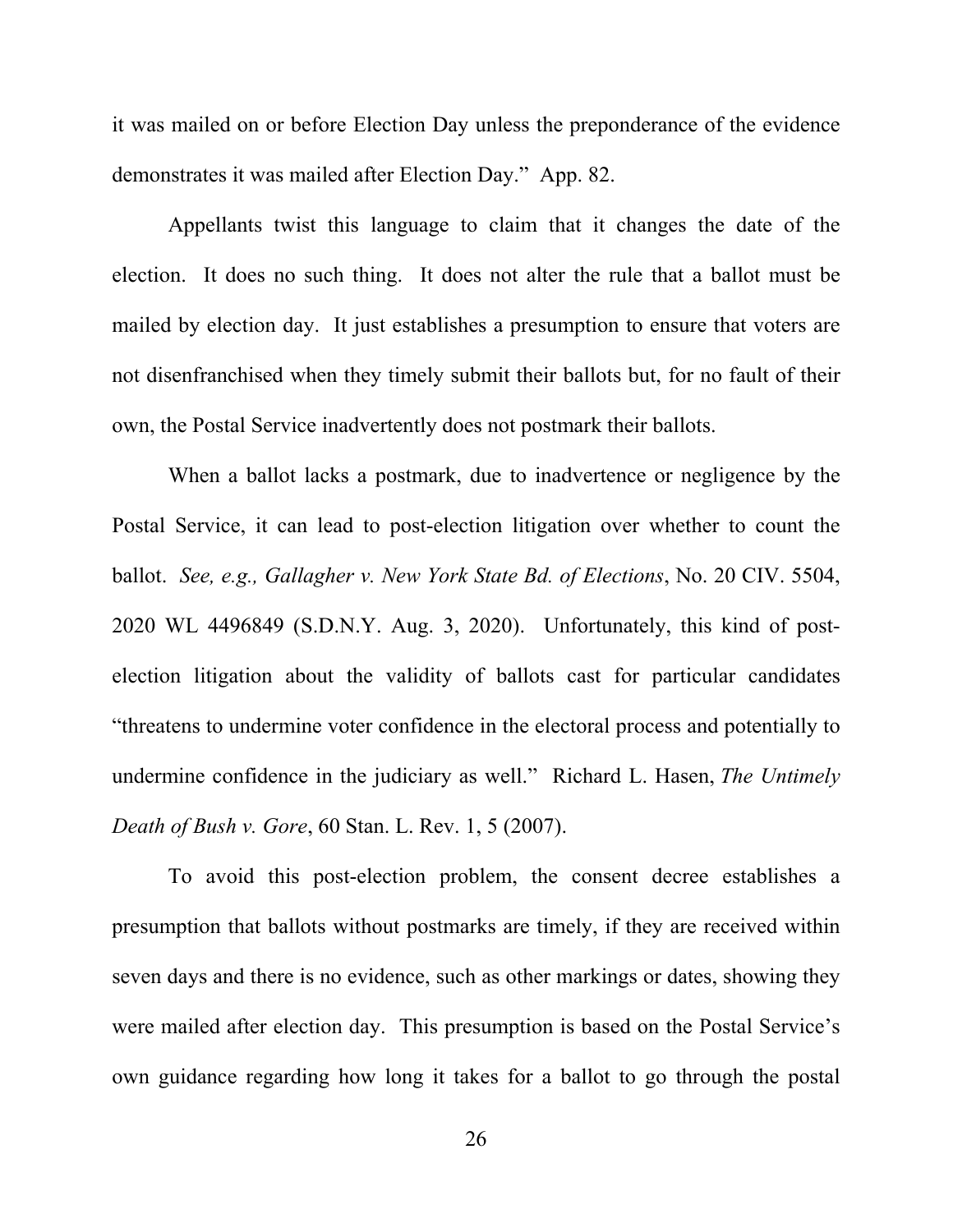system and be delivered to election officials. *See* State And Local Election Mail— User's Guide, United States Postal Service, January 2020; Office of Inspector General, U.S.P.S., Rpt. No. 20-235-R20, Timeliness of Ballot Mail in the Milwaukee Processing & Distribution Center Service Area 6-7 (2020);<sup>5</sup> App. 75-76 (citing postal service guidance and reports on ballot delivery times).

Recent reports have found that "postal districts across the country are missing by wide margins the agency's own goals for on-time delivery, raising the possibility that scores of mailed ballots could miss deadlines for reaching local election offices if voters wait too long." Anthony Izaguirre and Pia Deshpande, *Records: Mail delivery lags behind targets as election nears*, Star Trib. (Sept. 24, 2020). In light of these reports, it is even more important that voters have protections to ensure they are not disenfranchised if, through no fault of their own, the Postal Service fails to postmark their ballot.

Most importantly, though, the presumption in the consent decree does not change the date of the election. It simply establishes an evidentiary presumption for determining whether a ballot was mailed on election day. Under the consent decree, election day remains November 3.

l

<sup>5</sup> The guidance document is available at https://about.usps.com/publications/pub632.pdf. The report is available at https://www.uspsoig.gov/sites/default/files/document-library-files/2020/20-235- R20.pdf.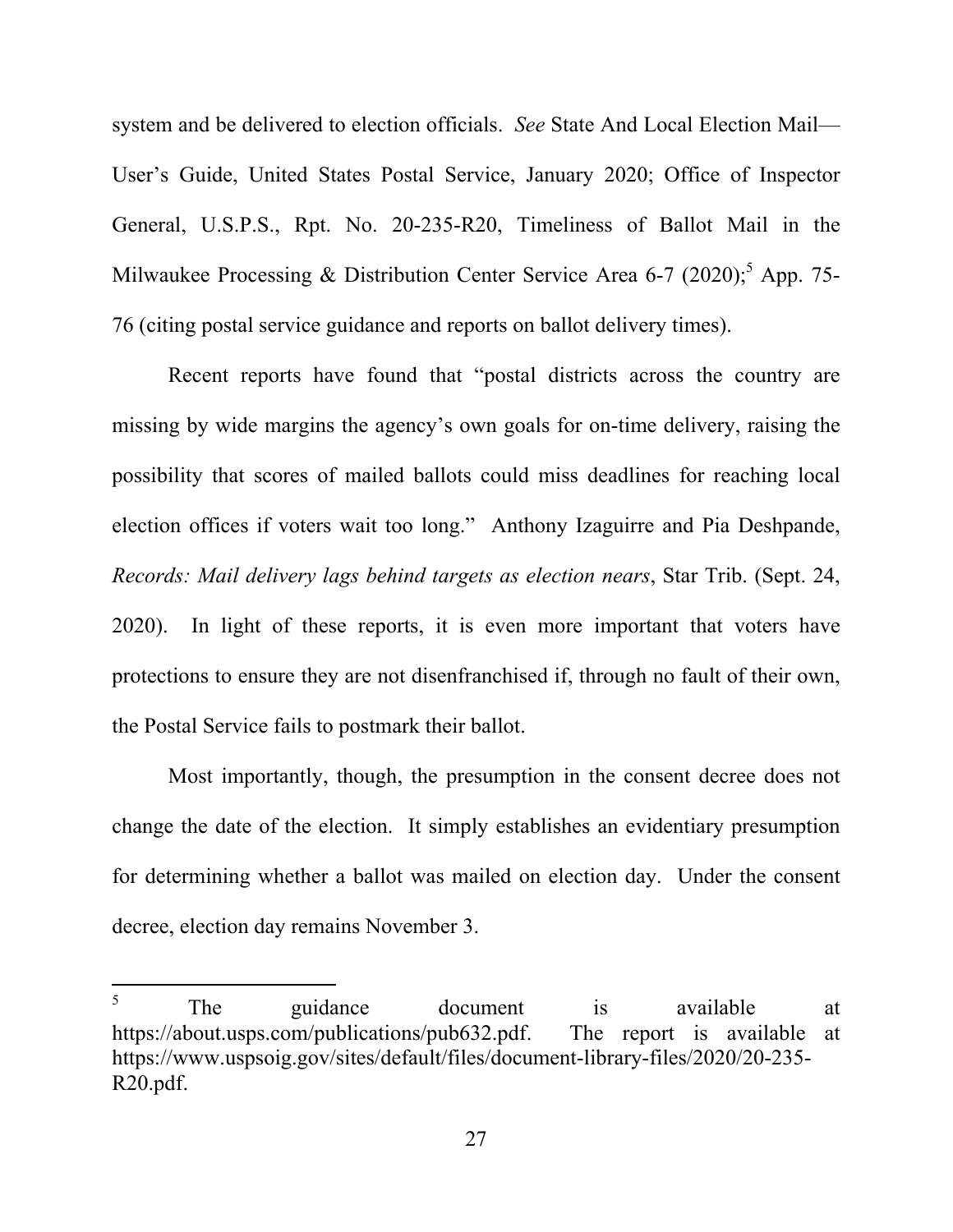Federal law does not address what methods states may or may not use to determine whether a ballot was cast on election day. While the relevant statute sets the day for holding federal elections, it says nothing about procedures for determining whether a mail ballot was properly cast. 3 U.S.C. § 1. Congress could regulate these procedures but has chosen not to. Several states have enacted or adopted rebuttable presumptions, just like the one in the consent decree.  $6$  These rebuttable presumptions do not conflict with anything in the statute, because Congress has chosen not to regulate these types of procedures. Instead, Congress has left the issue to the states.

Recently, the Pennsylvania Supreme Court issued nearly identical relief to the consent decree at issue here. It ordered that, because of delays in mail service due to Covid-19, absentee ballots are timely if they are postmarked by election day, instead of received by election day. *Pennsylvania Democratic Party v. Boockvar*, No. 133 MM 2020, 2020 WL 5554644 (Pa. Sept. 17, 2020). Also, as with the consent decree, the court established that ballots "will be presumed to have been mailed by Election Day unless a preponderance of the evidence

 $\overline{a}$ 

<sup>6</sup> *See, e.g.,* Nev. Rev. Stat. AB 4, § 20(2) ("If a mail ballot is received by mail not later than 5 p.m. on the third day following the election and the date of the postmark cannot be determined, the mail ballot shall be deemed to have been postmarked on or before the day of the election."); N.J. Stat. Ann. § 19:63-31(m) (adopting a similar standard as long as the ballot arrives within two days of Election Day).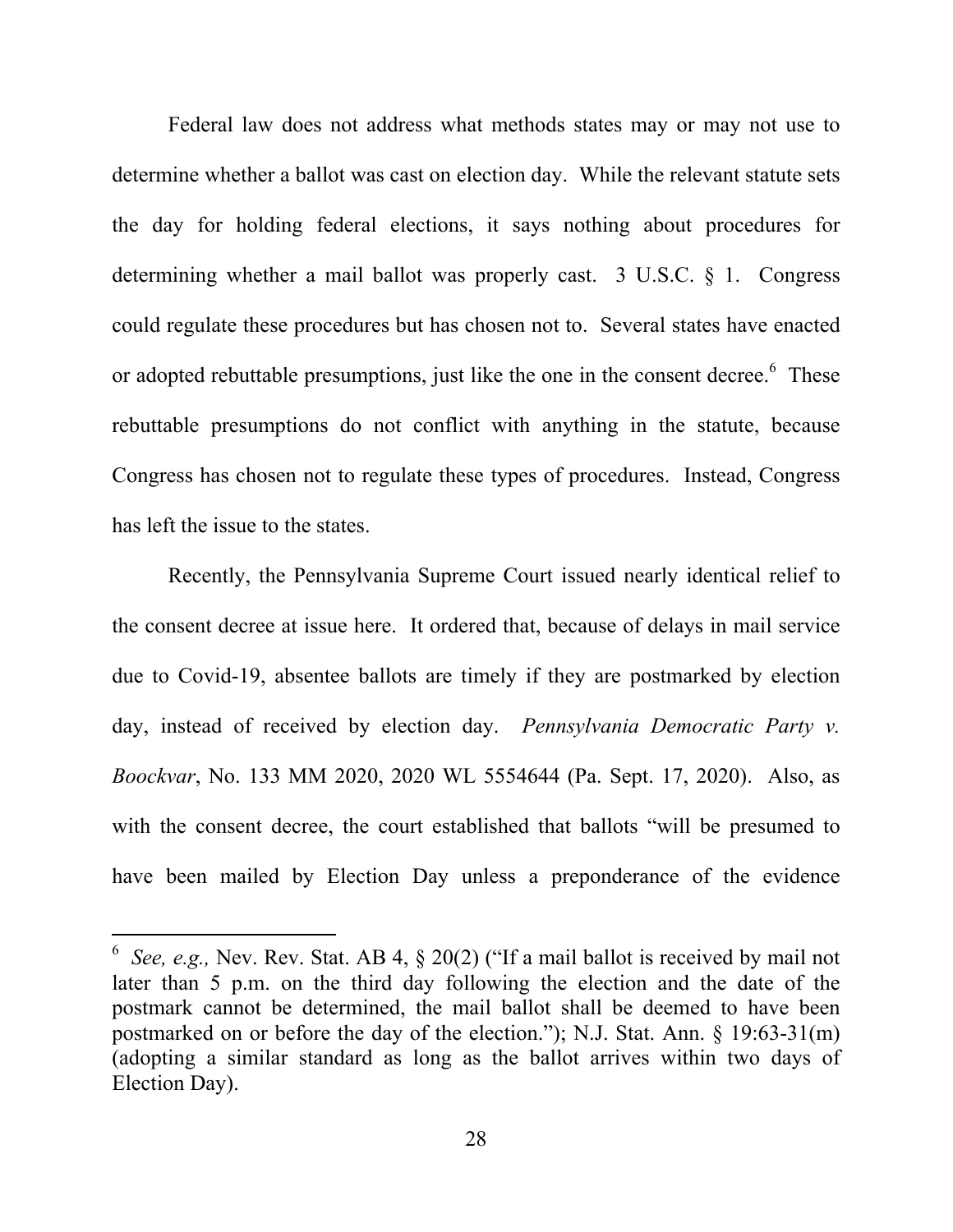demonstrates that it was mailed after Election Day." *Id.* at \*31. On October 19, on direct review of the state court order, the U.S. Supreme Court denied an emergency motion to stay the order. *Republican Party of Pennsylvania v. Boockvar*, 20A54, 592 U.S. \_\_ (Oct. 19, 2020 order in pending case); *Scarnati v. Boockvar*, 20A53, 592 U.S. (Oct. 19, 2020 order in pending case).

There is no precedent that supports Appellants' claim that Congress intended to prevent states from establishing the kind of presumption that several states, including Minnesota in the consent decree, have set for ballot timeliness.

To the extent Appellants are arguing that it violates federal law for any state to have a postmark rule because it pushes the completion of the election administration process past election day, their position is absurd. They are challenging the legality of the laws in as many as nineteen states, where there is some kind of postmark rule for ballot timeliness.<sup>7</sup> Even if Appellants could advance a non-frivolous argument, an emergency motion on the eve of a presidential election is no time to call into question the postmark laws that exist in so many states.

l

 $\frac{7}{1}$  For a list of these states, see National Conference of State Legislatures, Receipt and Postmark Deadlines for Absentee Ballots, https://www.ncsl.org/research/elections-and-campaigns/vopp-table-11-receipt-andpostmark-deadlines-for-absentee-ballots.aspx.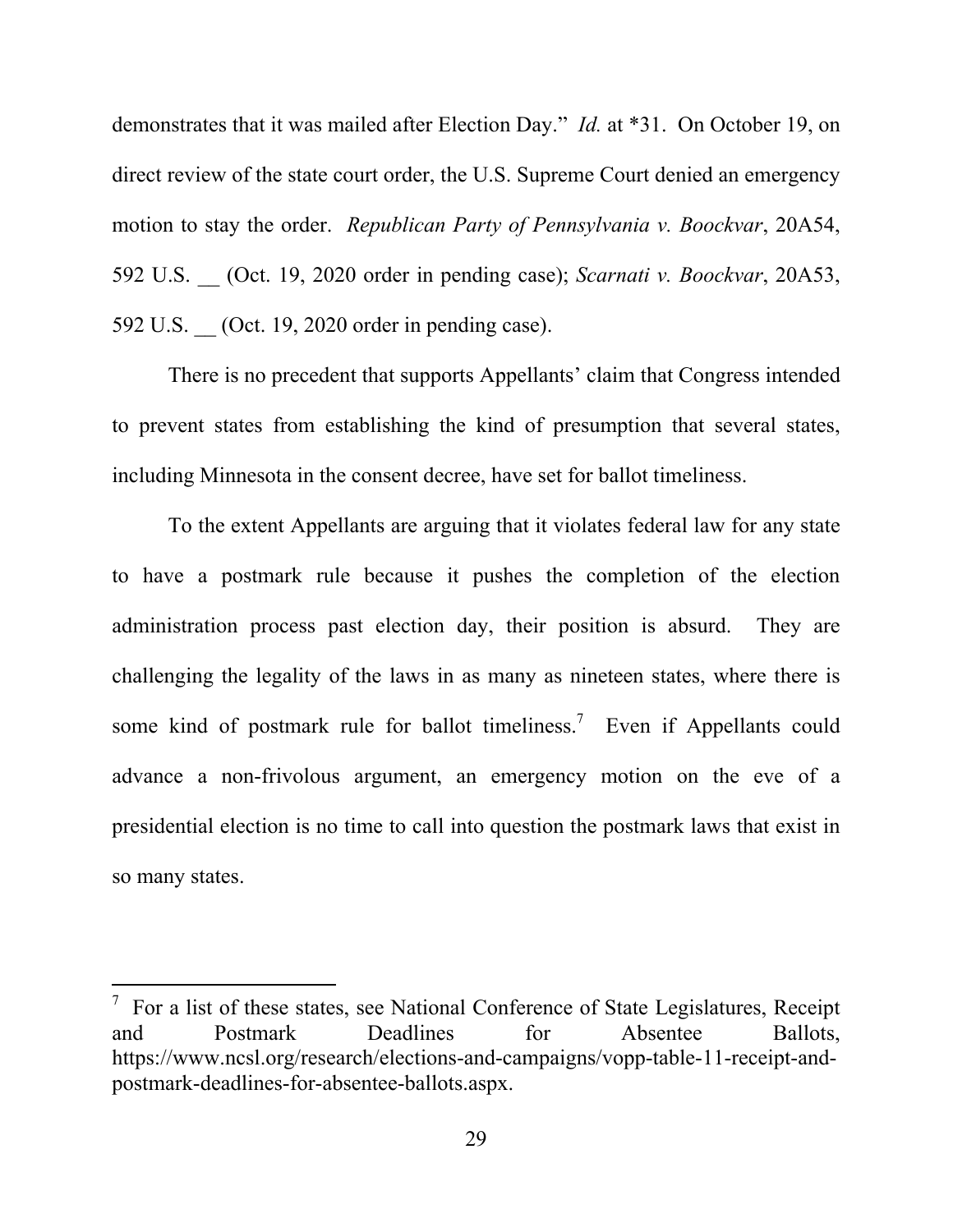In addition, Appellants' argument that the consent decree is problematic because it will cause Minnesota's election administration process to be completed after election day reflects their ignorance of how elections are administered in Minnesota under state law. Minnesota's election administration process is never completed by midnight on election night. Minnesota law expressly contemplates that the election administration process, including the initial tabulation of the votes cast on election day, can take more than 24 hours from the time the polls close – that is, they may not be complete even the day after election day. *See, e.g.,* Minn. Stat. § 204C.28, subd. 1 ("Every county auditor shall remain at the auditor's office to receive delivery of the returns, to permit public inspection of the summary statements, and to tabulate the votes until all have been tabulated and the results made known, or until 24 hours have elapsed since the end of the hours for voting, whichever occurs first."). The official county canvassing of results cannot even begin until three days after the election and doesn't need to be complete until 10 days after election day. *See* Minn. Stat. § 204C.33. There is no merit to Appellants' argument regarding the need to complete the election administration process on election day.

## **VII. THE BALANCE OF HARMS AND PUBLIC INTEREST WEIGH HEAVILY AGAINST AN INJUNCTION.**

The state's strong interests in orderly elections and minimizing voter confusion cut heavily against an injunction. *See Carlson v. Simon*, 888 N.W.2d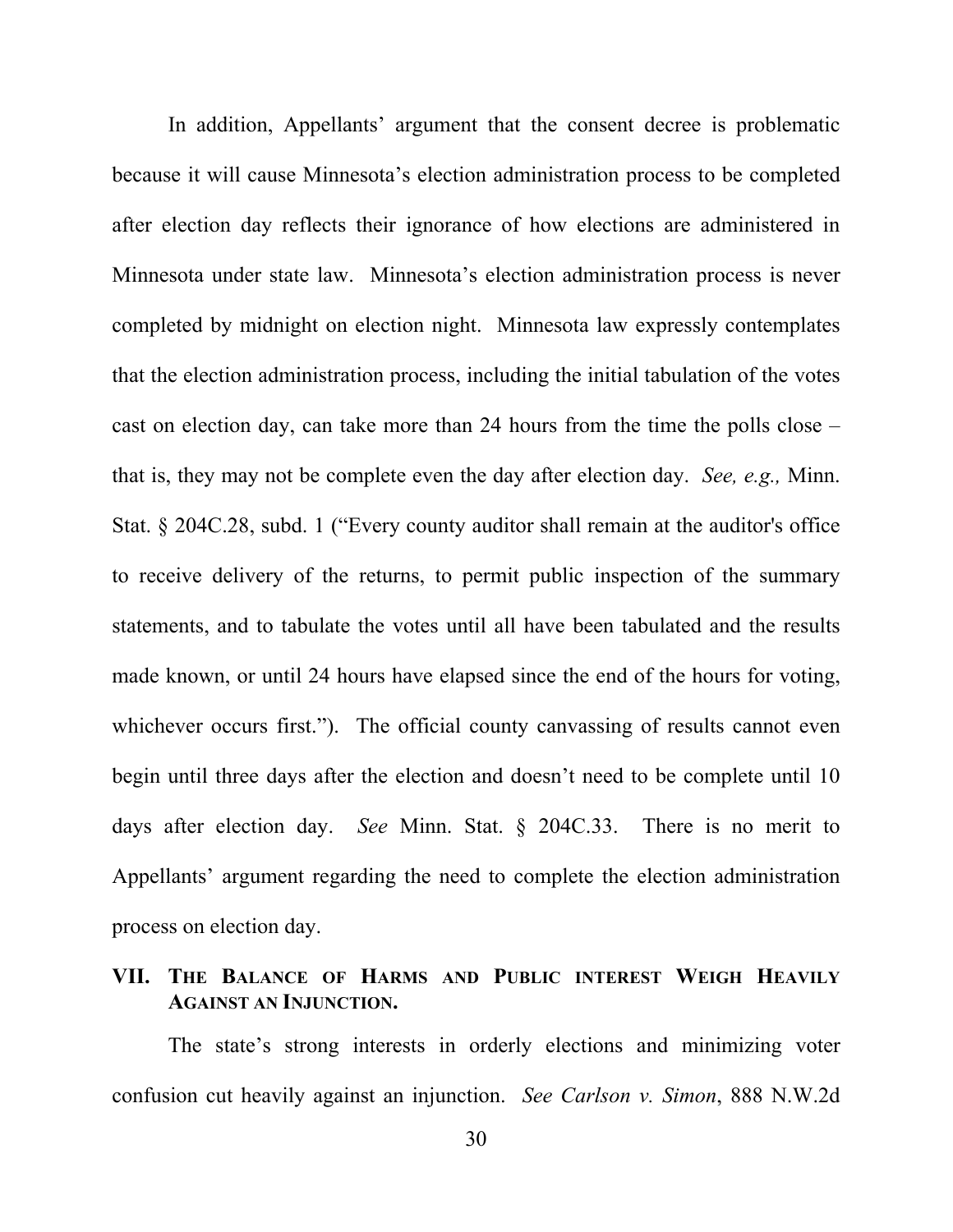467, 474 (Minn. 2016) (recognizing the "State's interest in the orderly administration of the election and electoral processes"); *Hippert v. Ritchie*, 813 N.W.2d 374, 381 (Minn. 2012) (recognizing the state interest in minimizing "voter confusion").

It is incredibly important that this presidential election, held during a oncein-a-century pandemic, goes as smoothly as possible. An order enjoining the postmark rule at this late date would cause confusion and interfere with orderly election administration. Since voting began on September 18, ballots have been mailed to voters with instructions notifying them that their ballots will be timely if they are postmarked by election day. App. 126. At this point, the postmark rule cannot be undone without causing massive confusion and disenfranchisement. The worst-case scenario would be that large numbers of ballots are not counted because voters, relying on their ballot instructions, mail their ballots on or shortly before election day. This disenfranchisement is a likely outcome if Appellants prevail.

Unquestionably, an injunction now would mean that some voters simply would not be able to cast ballots in time. Voters would be disenfranchised if they did not learn about the injunction. Voters would also be disenfranchised if they learned about the injunction but could not vote in-person, either because they are traveling outside the state, or because they want to stay away from crowded polling places for health reasons during the pandemic.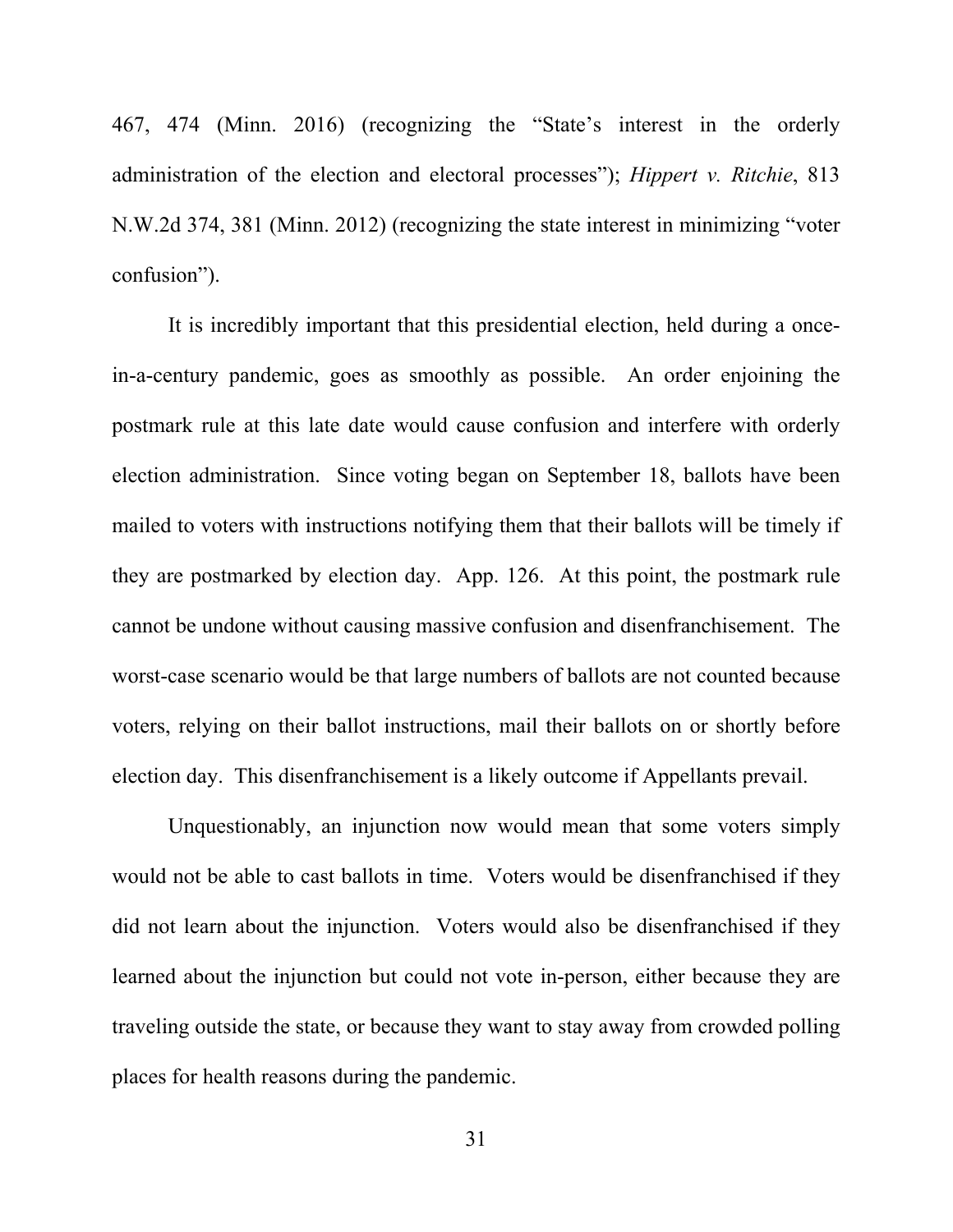The risk of disenfranchisement is greatest for Minnesotans who live outside the Twin Cities metro area, because their mail must travel to far-away processing centers before delivery to the ultimate destination. $8$  For example, mail from Mankato goes to a processing center in Minneapolis.<sup>9</sup> Mail from Duluth goes to a processing center in St. Paul.<sup>10</sup> This means that a ballot must travel to a Twin Cities processing center, before returning to the local elections office in the area. Obviously, this takes additional time and increases the risk that a ballot will arrive after election day, even if it is mailed days in advance.

The U.S. Postal Service "recommends that voters mail their marked return ballots at least 1 week before the due date." State And Local Election Mail— User's Guide, United States Postal Service, January  $2020$ ;<sup>11</sup> App. 76. If, at this late date, the Court issues an injunction altering the ballot receipt deadline set in the August 3 consent decree, voters with absentee ballots at their homes will not be

 $\overline{a}$ 

<sup>8</sup> *See* U.S. Postal Service, *Five Minnesota Mail Processing Operations Moving*  (Feb. 23, 2012), https://about.usps.com/news/statereleases/mn/2012/mn\_2012\_0223.htm.

<sup>9</sup> *See* U.S. Postal Service, *Streamlining Operations: Mankato* (Feb. 19, 2012), https://about.usps.com/streamlining-operations/mankato-final-redacted.pdf.

<sup>10</sup> *See* U.S. Postal Service, *Streamlining Operations: Duluth* (Feb. 16, 2012) https://about.usps.com/streamlining-operations/duluth-final-redacted.pdf.

<sup>&</sup>lt;sup>11</sup> The guidance document is available at https://about.usps.com/publications/pub632.pdf.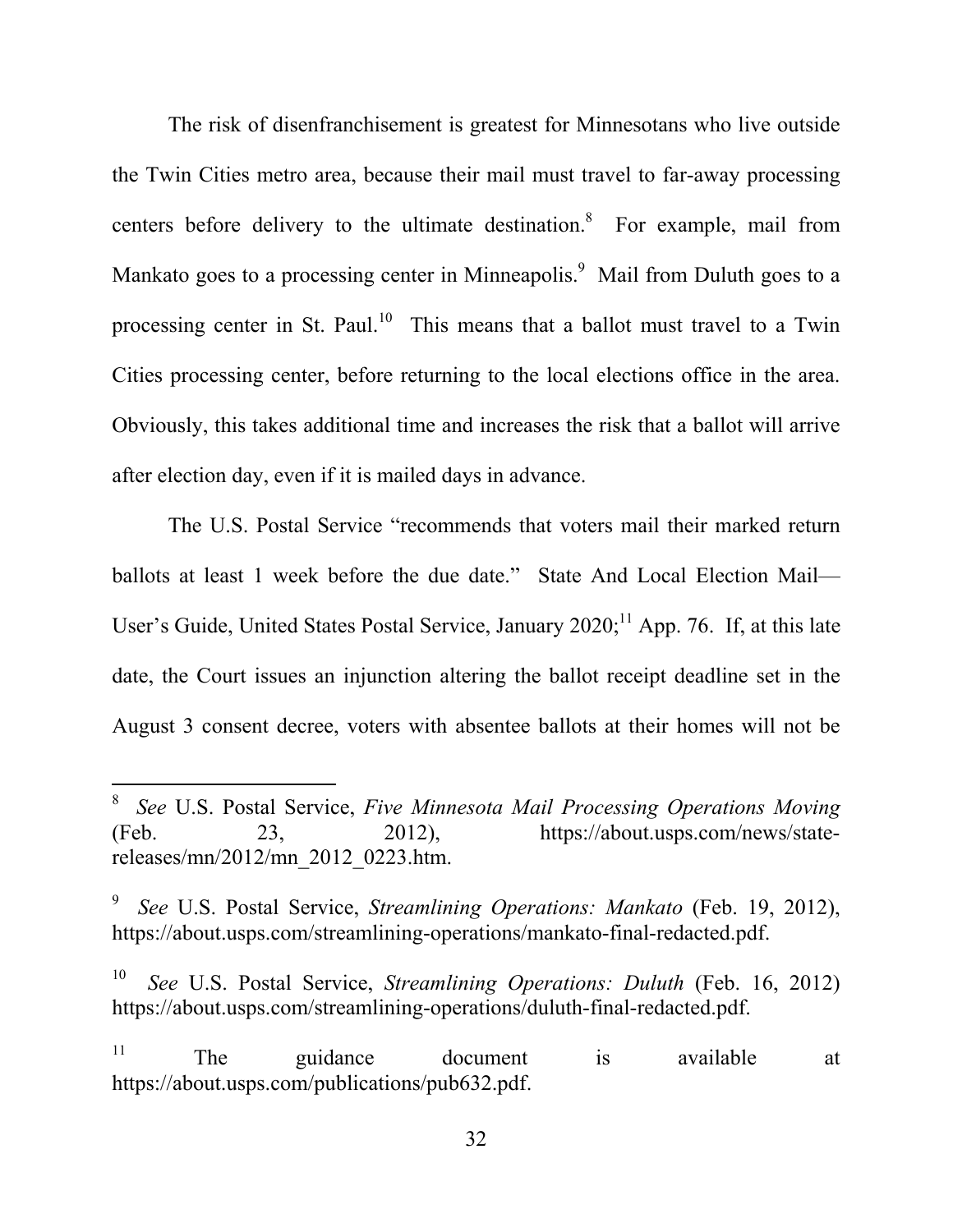able to comply with the Postal Service's own guidance for when to mail their ballots.

An injunction would also cause voter confusion and problems with election administration, because it would lead to different rules on ballot timeliness for the state, congressional, and presidential races on the ballot in Minnesota. The consent decree establishes a postmark rule for all three sets of races. This Court has no jurisdiction to enjoin the consent decree to the extent it applies Minnesota law to Minnesota state elections. And, Appellants have not brought any claims related to the federal elections for Congress and Senate that are on the ballot in Minnesota. An injunction would just apply to the presidential election. The result would be that Minnesota would have a postmark rule for most of the races on the ballot and an election day receipt rule for the presidential election. This would cause voter confusion and create difficulties in processing and tallying ballots.

In short, an injunction days before election day would cause disenfranchisement and confusion. Appellants come nowhere close to identifying an interest that outweighs the state interest in minimizing voter confusion and ensuring orderly election administration.

### **CONCLUSION**

For these reasons, the Court should deny the motion.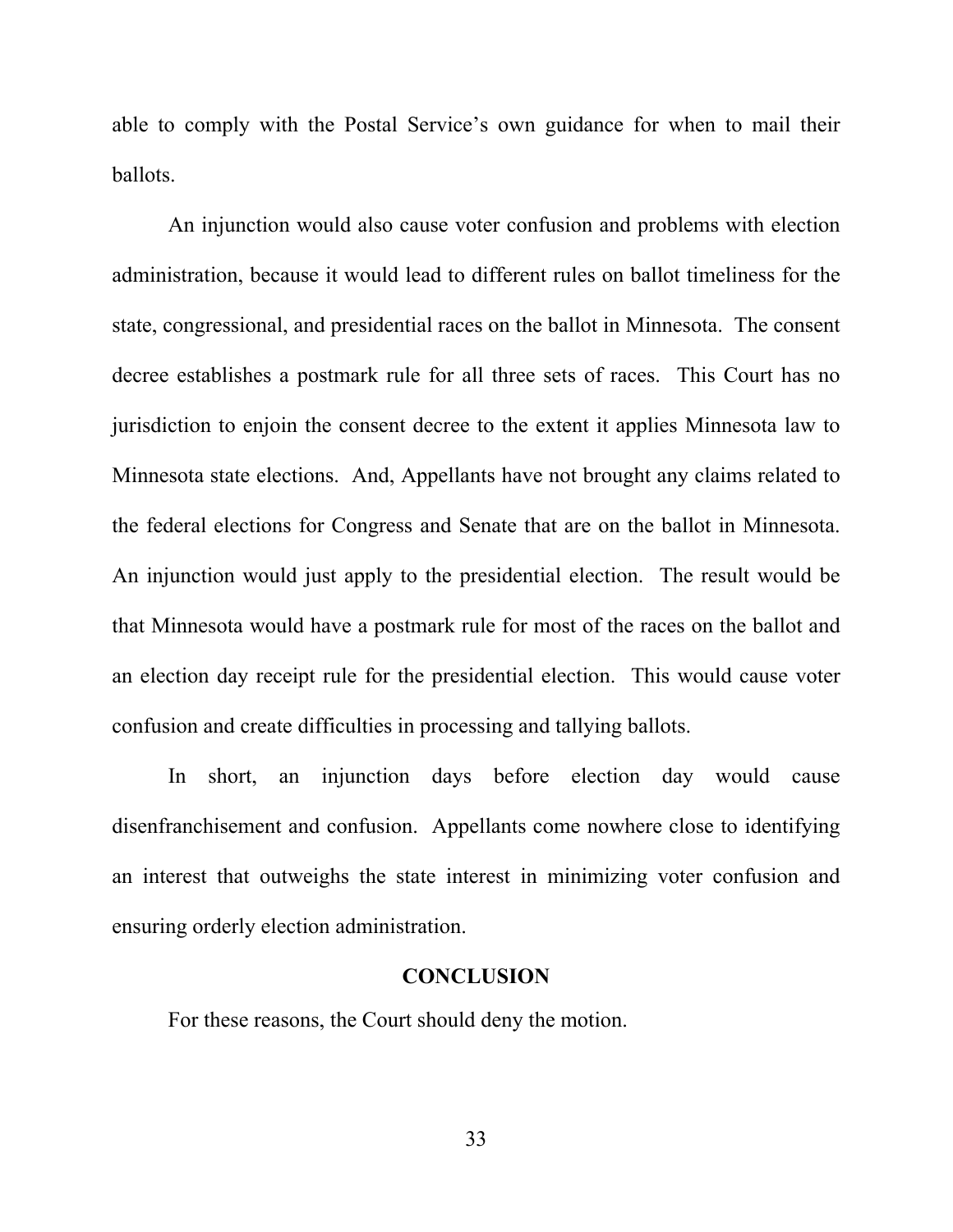Dated: October 26, 2020 KEITH ELLISON

Attorney General State of Minnesota

s/ Jason Marisam

JASON MARISAM (#0398187) CICELY MILTICH (#0392902) Assistant Attorneys General

445 Minnesota Street, Suite 1100 St. Paul, Minnesota 55101-2128 (651) 757-1275 (Voice) (651) 282-5832 (Fax) jason.marisam@ag.state.mn.us cicely.miltich@ag.state.mn.us

ATTORNEYS FOR DEFENDANT-APPELLEE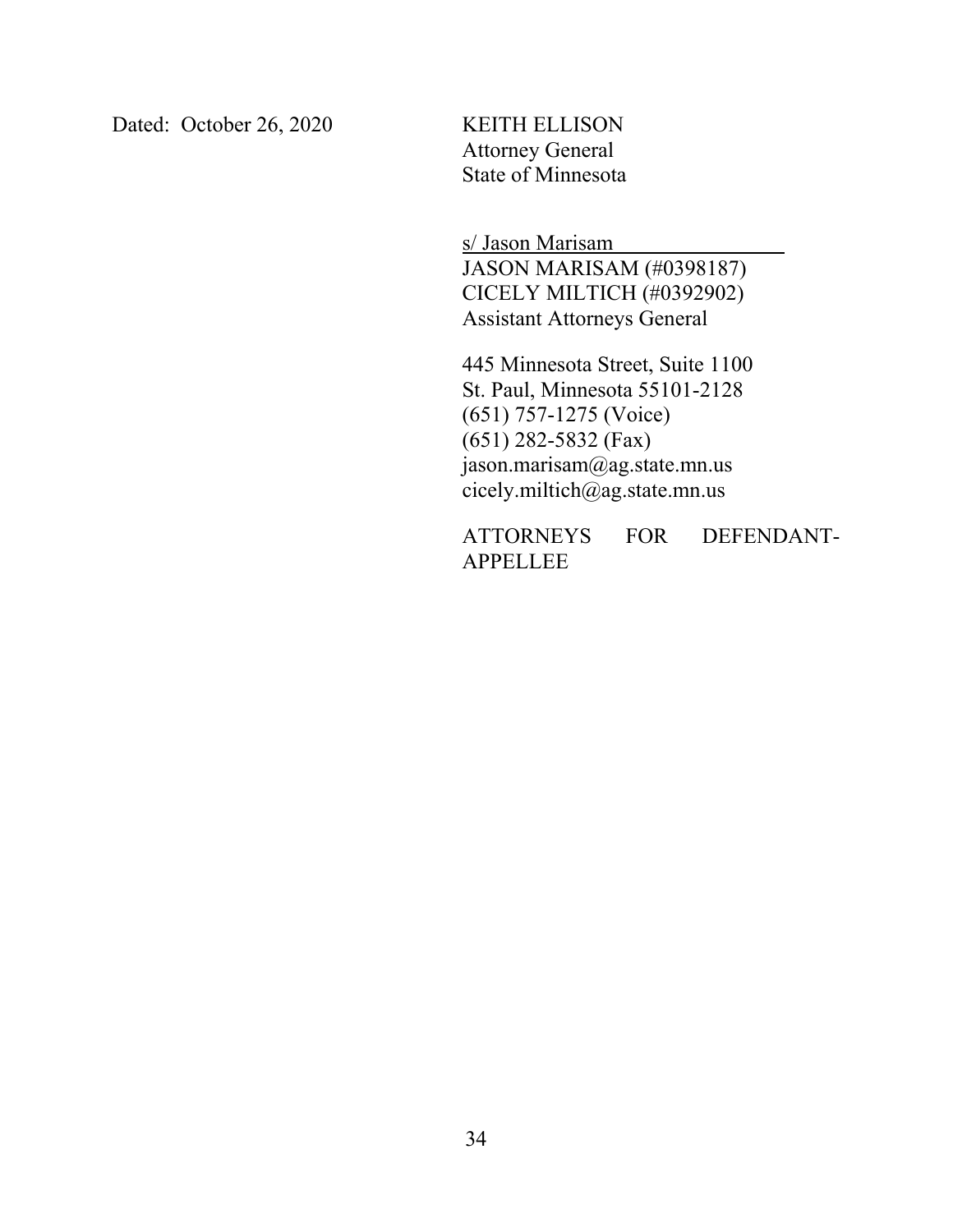### **CERTIFICATE OF COMPLIANCE WITH FRAP 28**

1. This response complies with the type-volume limitation of Fed. R. App. P. 28 because it contains 7,723 words.

2. This response complies with the typeface requirements of Fed. R. App. P.  $32(a)(5)$  and the type style requirements of Fed. R. App. P.  $32(a)(6)$ because it has been prepared in a proportionally spaced typeface using Microsoft Word 2010 in 14 pt Times New Roman font.

> s/ Jason Marisam JASON MARISAM Assistant Attorney General